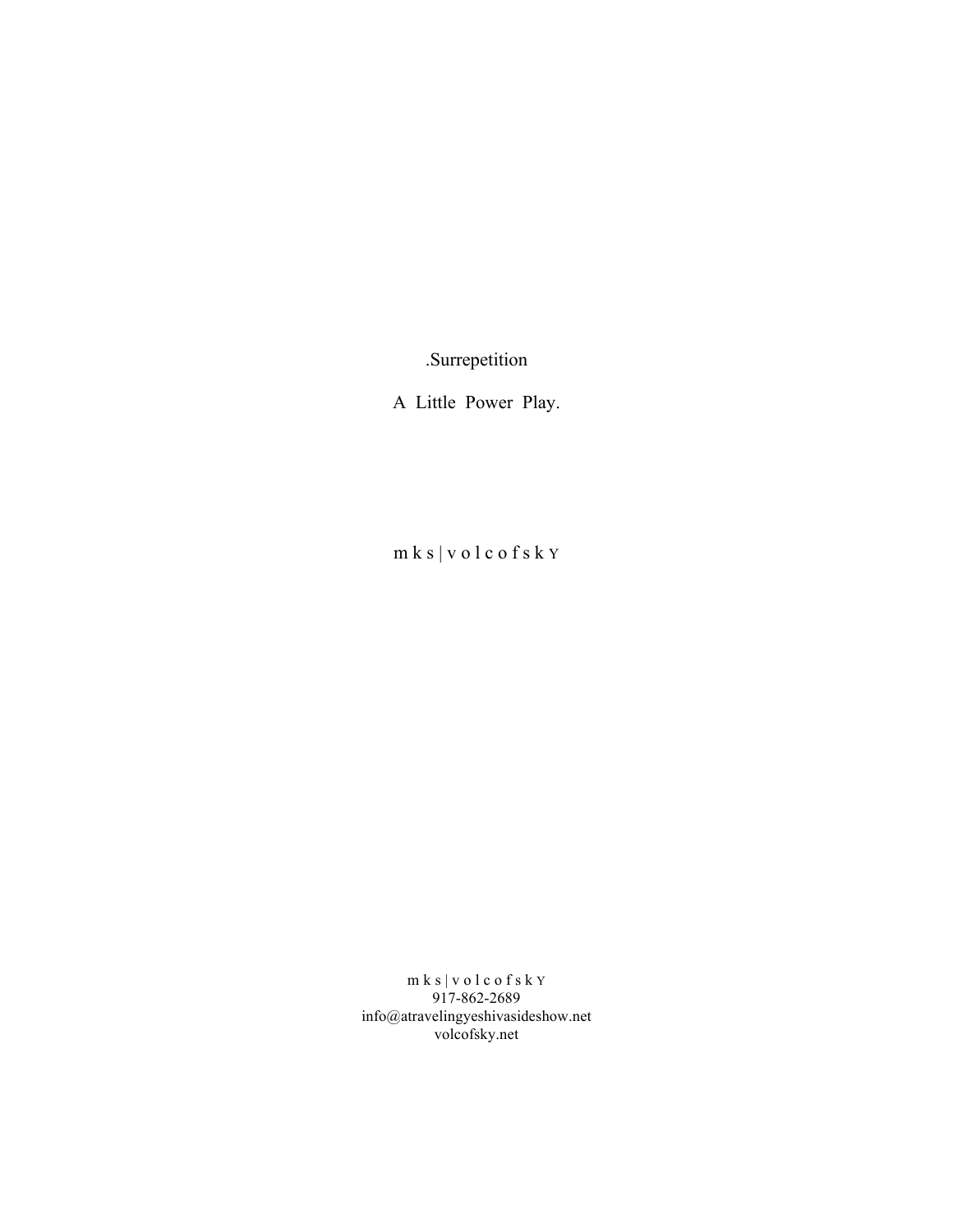Surrepetition was first performed as a staged reading May 8 & 9, 1995 @ Eugene Lang College, The New School For Social Research, NYC

Directed by Fabiana Santana & the Author

## *Cast*

\$ - Jason Baumann & - Jasmine Aulcott Sam - Rishad Mistri Sarah - Hannah Miller

*Running time apprx 1'10"*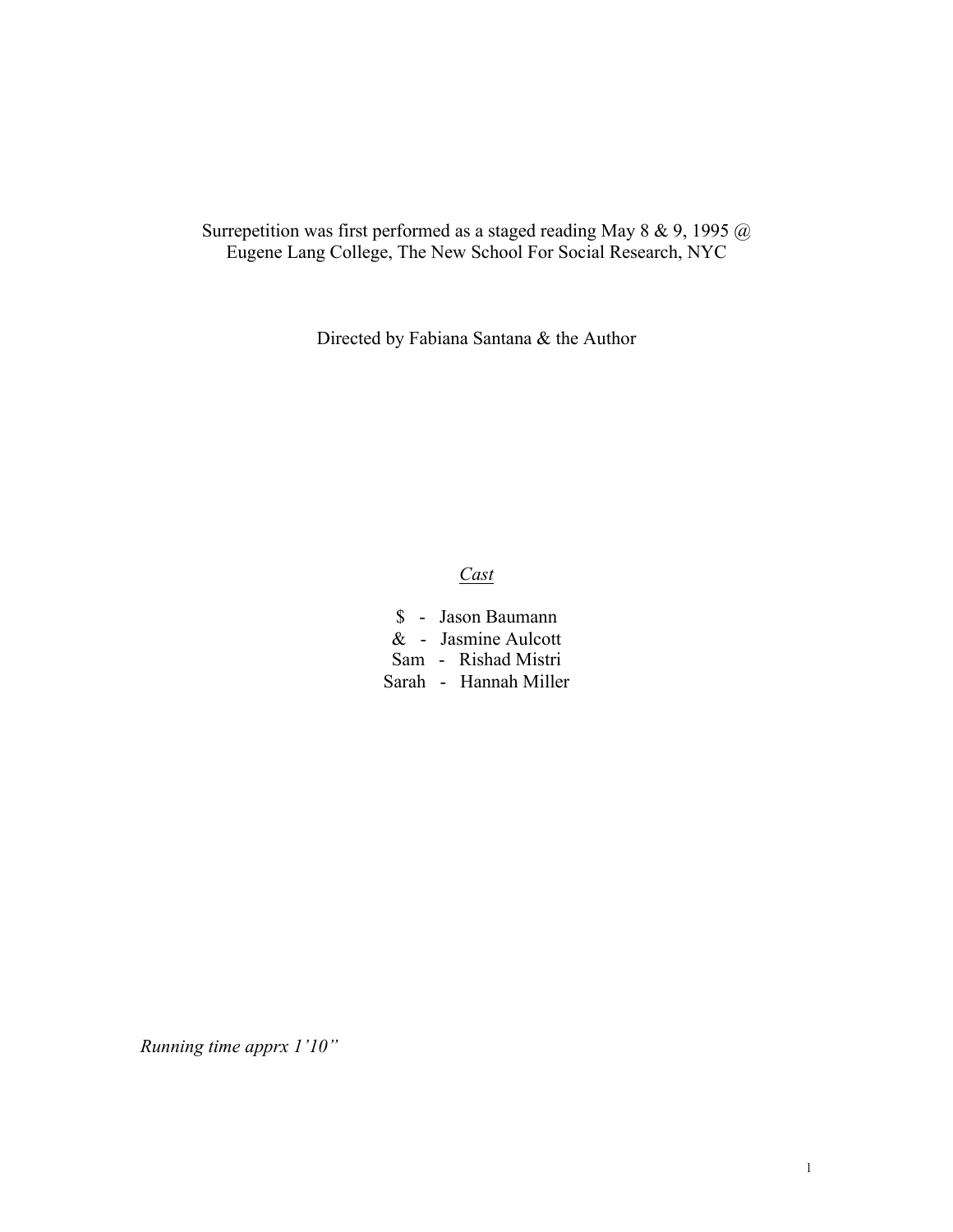## Characters  $\overline{\phantom{a}}$

| \$    | A man   |
|-------|---------|
| &     | A woman |
| Sam   | A man   |
| Sarah | A woman |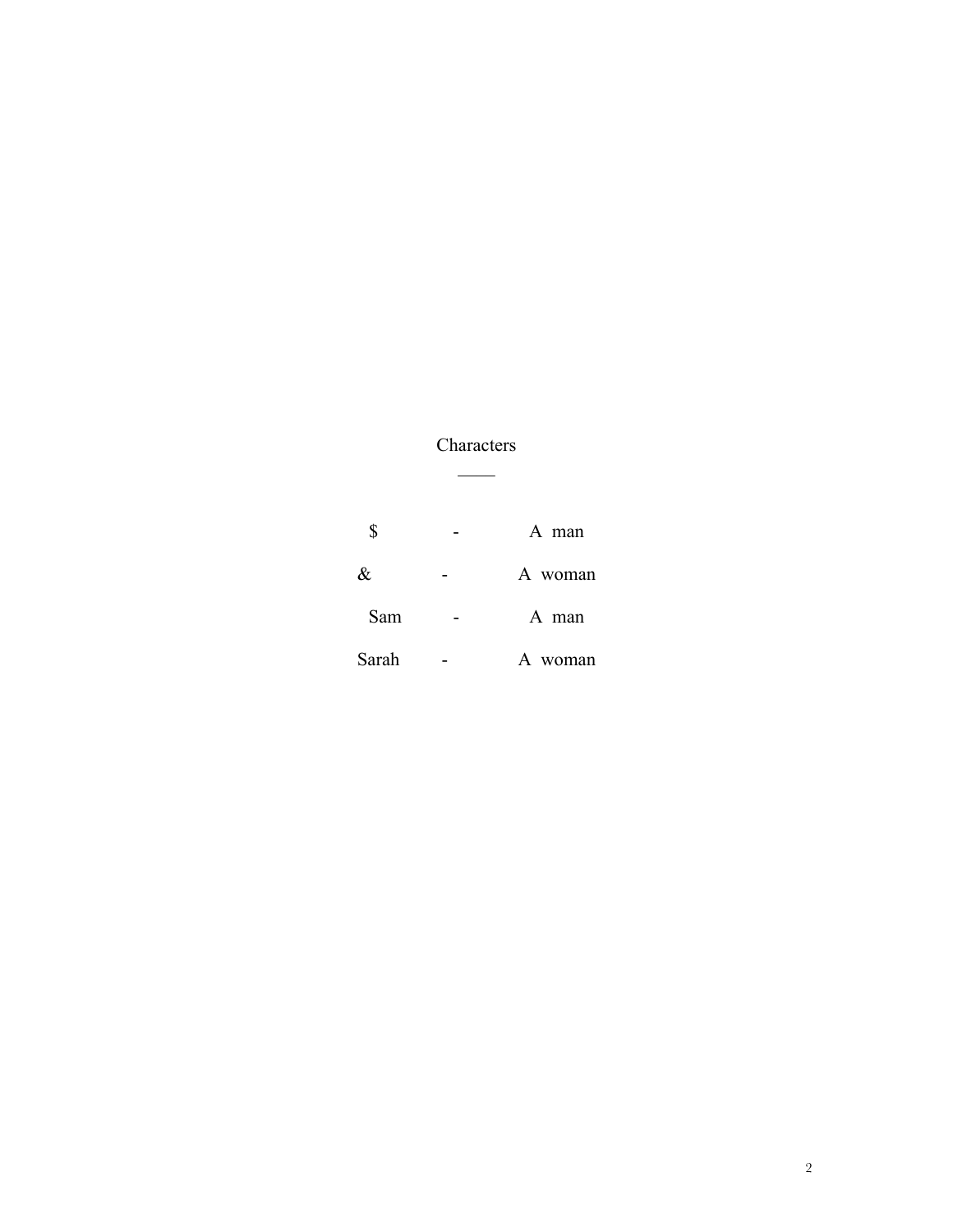The Paper is NYTimes size; "Fiftieth Anniversary Liberation Auschwitz" for headline; backpage is something with Kate Moss' ass or some such ad.

 The Mirror is square plain clear glass in a frame hung way downstage \$'s face height

 The Light-Phone is a phone with a small light on the mouthpiece; it is used "upsidedown", earpiece being the (lit) mouthpiece; when in use all lights blackout; all that is visible is speaker's mouth; the light-phone is mic'd into PA; an intimate whisper occurs.

 A single lit candle is attached to the back of the Window.

 Lighting: The duets are dim, quiet; the quartet is hot and loud.

 UPPER-CASE WORDS SHOULD BE YELLED AT THE CEILING, INHALING BETWEEN EACH WORD. Most. Not all. Not final YOU.

(Parenthesized words should be stage whispered)

 The PUNCHES are dream-time slow, *at least* half a minute to execute.

 The author will supply audio for pre- and post-curtain AMBIENCE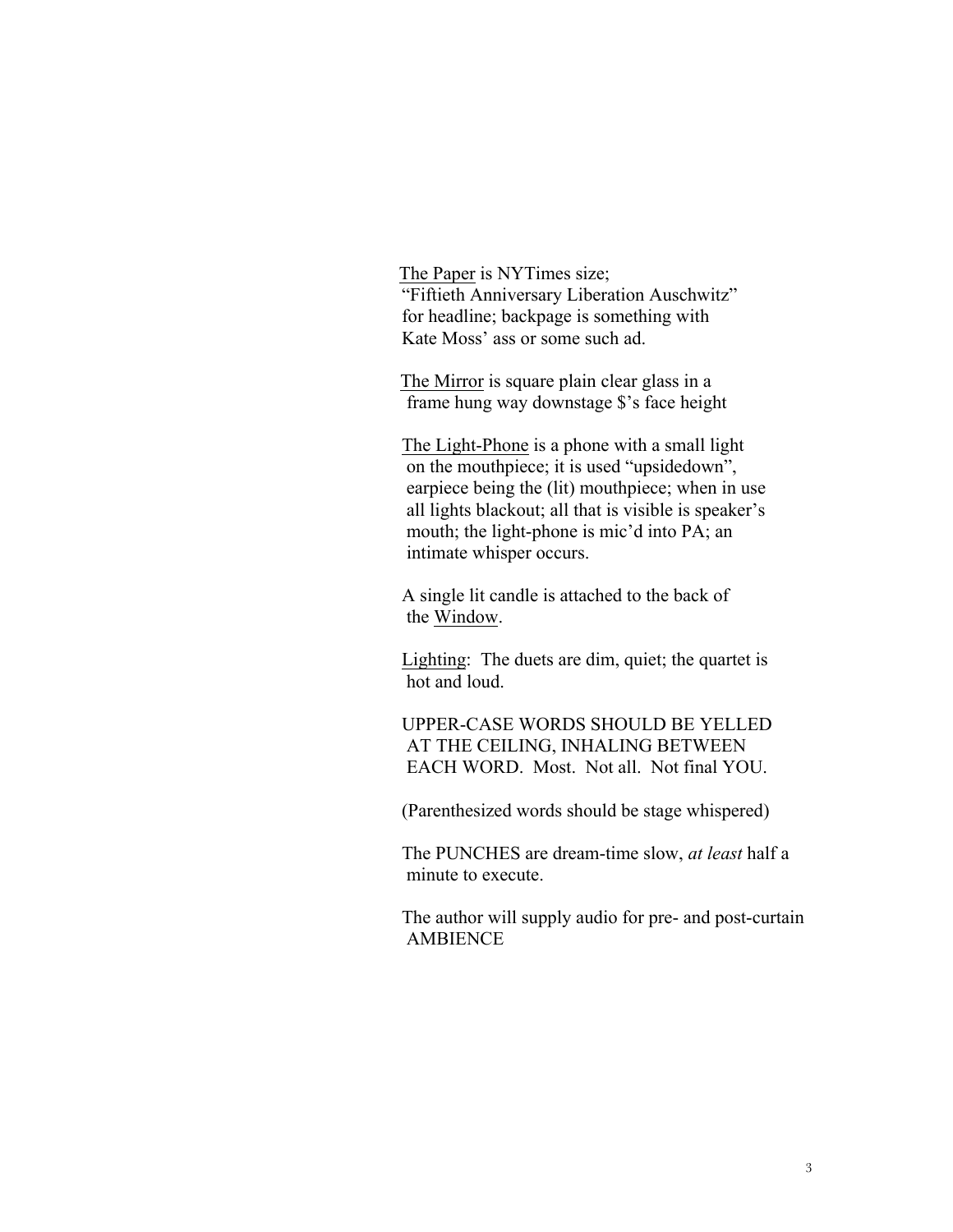Surrepetition .\_\_\_\_\_\_\_.

> \$ (Entering from door stage right, in overcoat, carrying paper, umbrella, wearing gloves. He puts down umbrella + paper, takes off gloves, coat and boots. Walks to fourthwall mirror, looks at his face)

Here we've made a play At peace

> (He sits in chair downstage right. Reads ... Long quiet)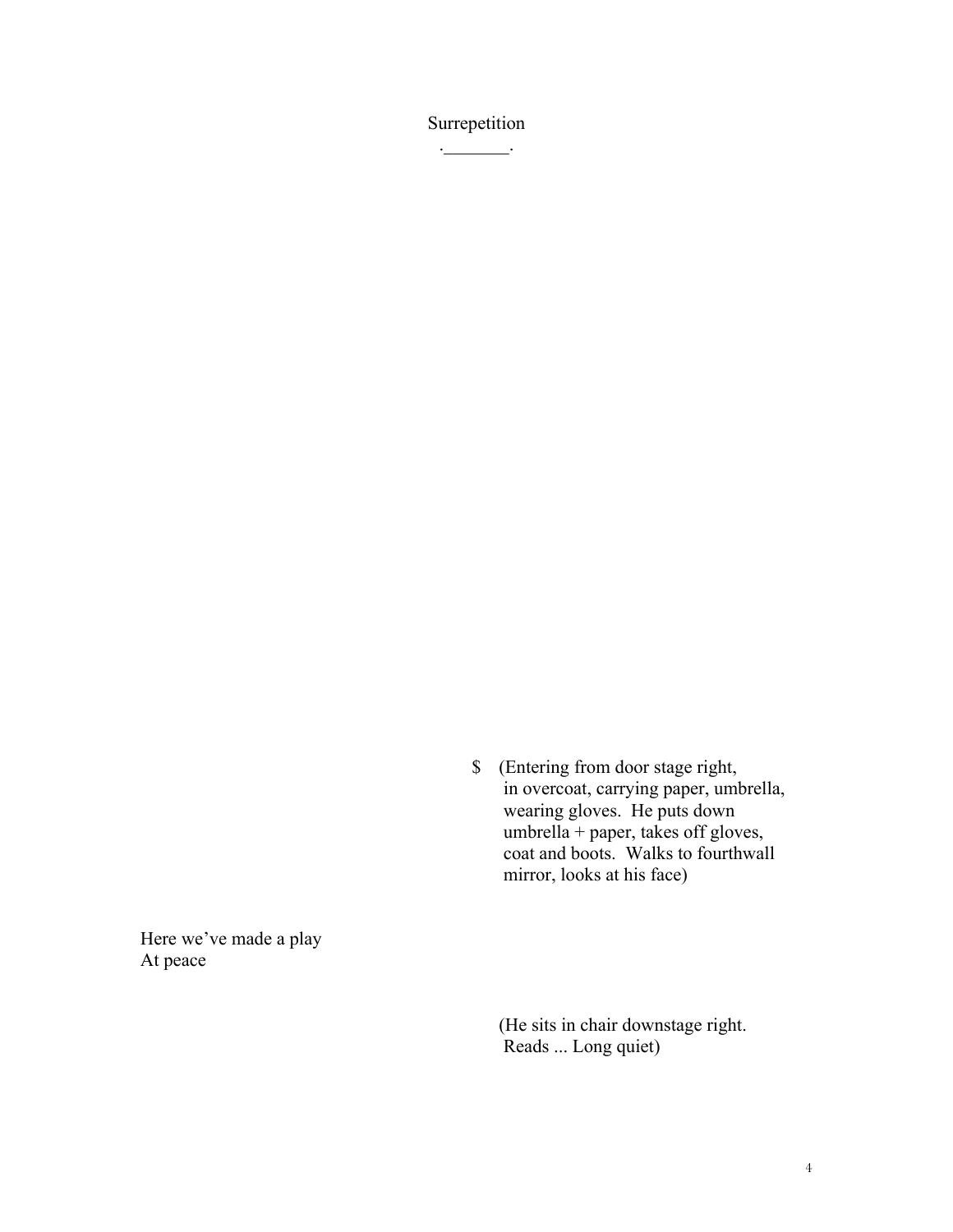|                                                                                                                                                                                                                |      | dress, barefoot)                                                |
|----------------------------------------------------------------------------------------------------------------------------------------------------------------------------------------------------------------|------|-----------------------------------------------------------------|
| I gotta go from here to there<br>Theres lots happening<br>Happens all at once                                                                                                                                  |      |                                                                 |
| This<br>And                                                                                                                                                                                                    |      | (Speaks to left hand)                                           |
| That                                                                                                                                                                                                           |      | (Speaks to right hand)<br>(Speaking each of following ten lines |
| World to world<br><b>Ticktock</b> tick<br>Sicksock sick<br>Sickem in sockem<br>Fuckem in frockem<br>Lickem in lockem<br>Kickem in kockem<br>Gotta stoppim<br>Nick nack nif nit no nigh nosh nil nuthin<br>Hoho |      | to her fingers, one line to a finger)                           |
| You aint goin nowhere baaaybee<br>Just like WHO                                                                                                                                                                |      |                                                                 |
| Hi                                                                                                                                                                                                             | \$   |                                                                 |
| Didint hear you                                                                                                                                                                                                | $\&$ |                                                                 |
| Just gettin up                                                                                                                                                                                                 | \$   |                                                                 |
| Not really                                                                                                                                                                                                     | $\&$ |                                                                 |
| Oh<br>I been here awhile                                                                                                                                                                                       | \$   |                                                                 |
|                                                                                                                                                                                                                | $\&$ |                                                                 |

 $\&$  (Entering upstage left, wearing

Yeah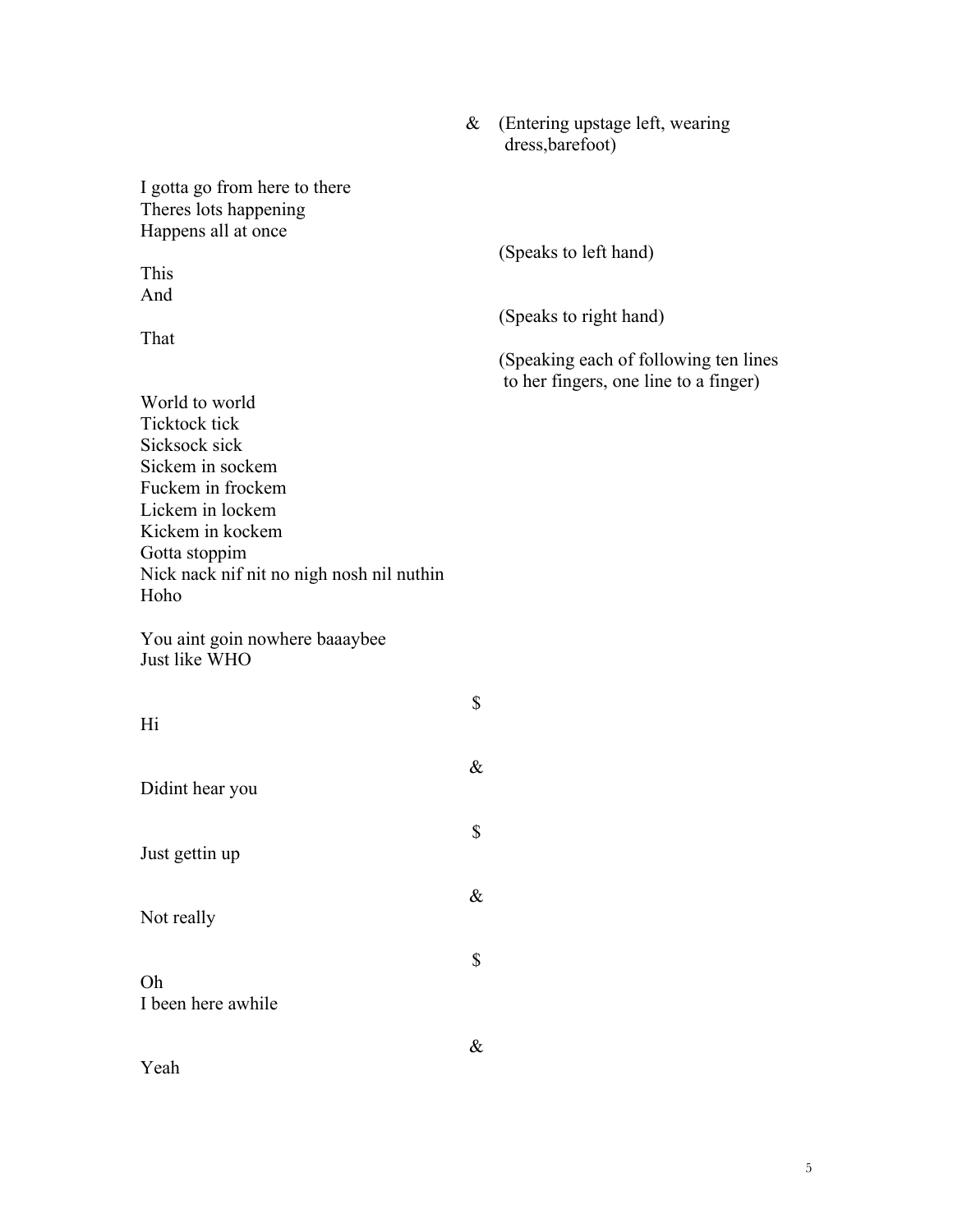|                                                                                                                                                                                                                                                                                           | $&$ (cont) |
|-------------------------------------------------------------------------------------------------------------------------------------------------------------------------------------------------------------------------------------------------------------------------------------------|------------|
| Me too<br>Doin what                                                                                                                                                                                                                                                                       |            |
| Sitting<br>Reading<br>Mostly sitting                                                                                                                                                                                                                                                      | \$         |
| Yeah<br>Me too<br>Mostly                                                                                                                                                                                                                                                                  | $\&$       |
| What                                                                                                                                                                                                                                                                                      | \$         |
| What what                                                                                                                                                                                                                                                                                 | &          |
| Reading what                                                                                                                                                                                                                                                                              | \$         |
| No I was int I was intreading at all<br>Okay                                                                                                                                                                                                                                              | $\&$       |
| Yes yes yes no I know me too                                                                                                                                                                                                                                                              | \$         |
| She stands and looks through her fourth floor window,<br>the light falls into the apartment like a body into a frozen<br>lake. I will turn and go from here to there. Time will<br>be different there than here. I will say What were you<br>reading. Stop stroking my head. Please. Stop | $\&$       |
| Come in sit                                                                                                                                                                                                                                                                               | \$         |
| i WILL<br>I'm still waking up<br>It's four in the afternoon and it feels like night in here<br>Be so quiet                                                                                                                                                                                | &          |

#### 6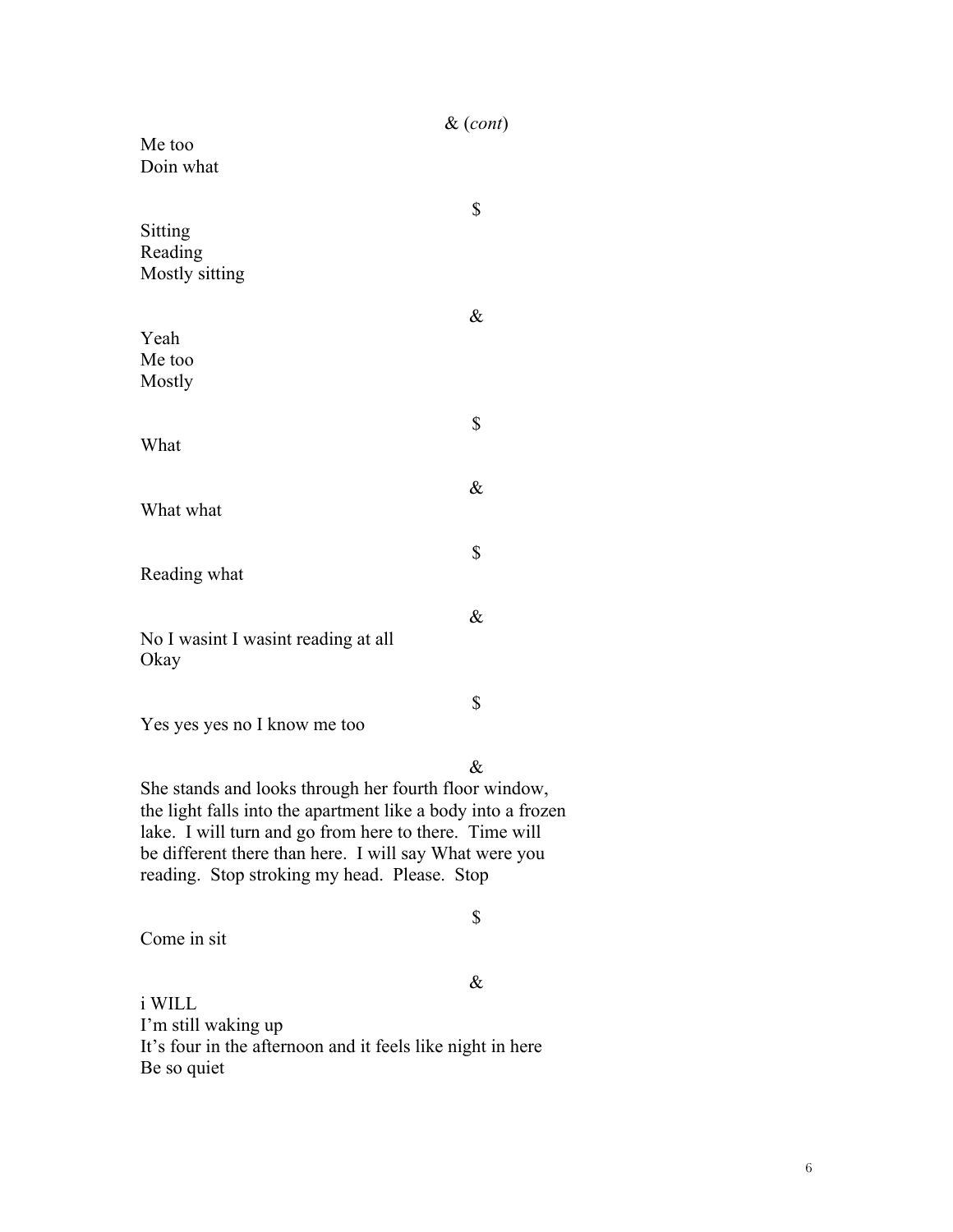| Yes                                                            | \$   |
|----------------------------------------------------------------|------|
| So                                                             | $\&$ |
| So<br>Yes                                                      | \$   |
| Yes                                                            |      |
| There<br>What were you reading                                 | $\&$ |
| Whats up                                                       | \$   |
| Yeah                                                           | $\&$ |
| With you whats up                                              | \$   |
| I'm up so what were you reading                                | $\&$ |
| Forget it                                                      | \$   |
| No come on tell                                                | $\&$ |
| Just the paper Whats up                                        | \$   |
| I told you I'm up now lets see O                               | &    |
| O yes<br>I forgot about this I heard but I forgot it was today |      |
| It doesint matter                                              | \$   |
| I know but it does so sit                                      | $\&$ |

I'm sitting so sit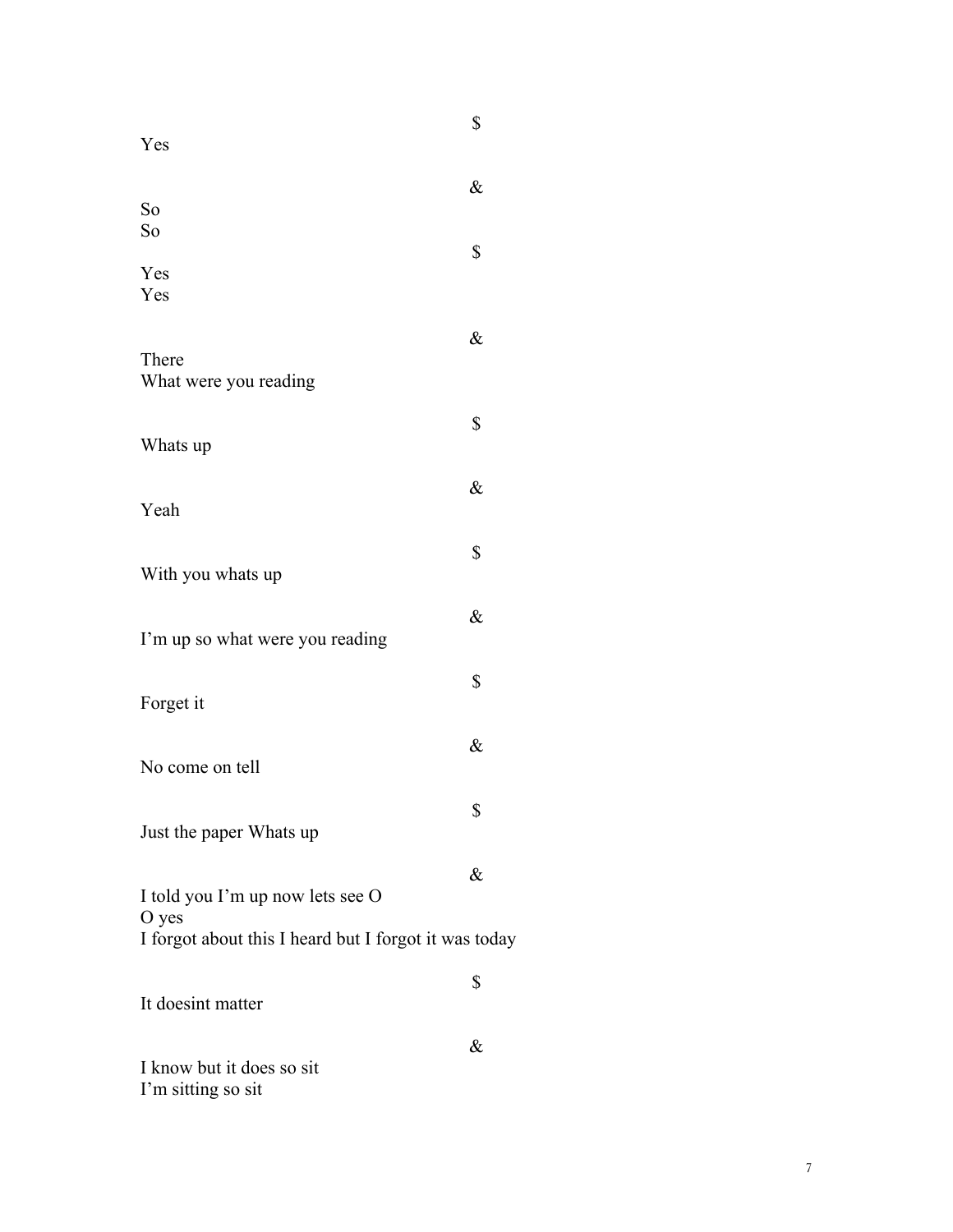Fifty years ago today It's like sergeant pepper Hitler was a grand rab Rabbi He married everyone It's our golden anniversary today Darling

Ha Ha Ho

&

\$

You know I almost said grand rabbit Hitler was a grand rabbit Imagine everyone doing the bunnyhop at nuremberg Riefenstahl would never a made it (Bunnyrabbit goosestepping w/closed

HIP HOP HIP HOP

Sit down

HIP HOP HIP HOP HIP HOP

(Opens umbrella)

umbrella as rifle)

Now thats bad luck

Rains inside all the time Didint you know Rains and rains and rains HIP Chshshshshsh HOP Chshshshshsh HIP Saaaaaaahhhh HOP Ffffffffffff

&

\$

\$

&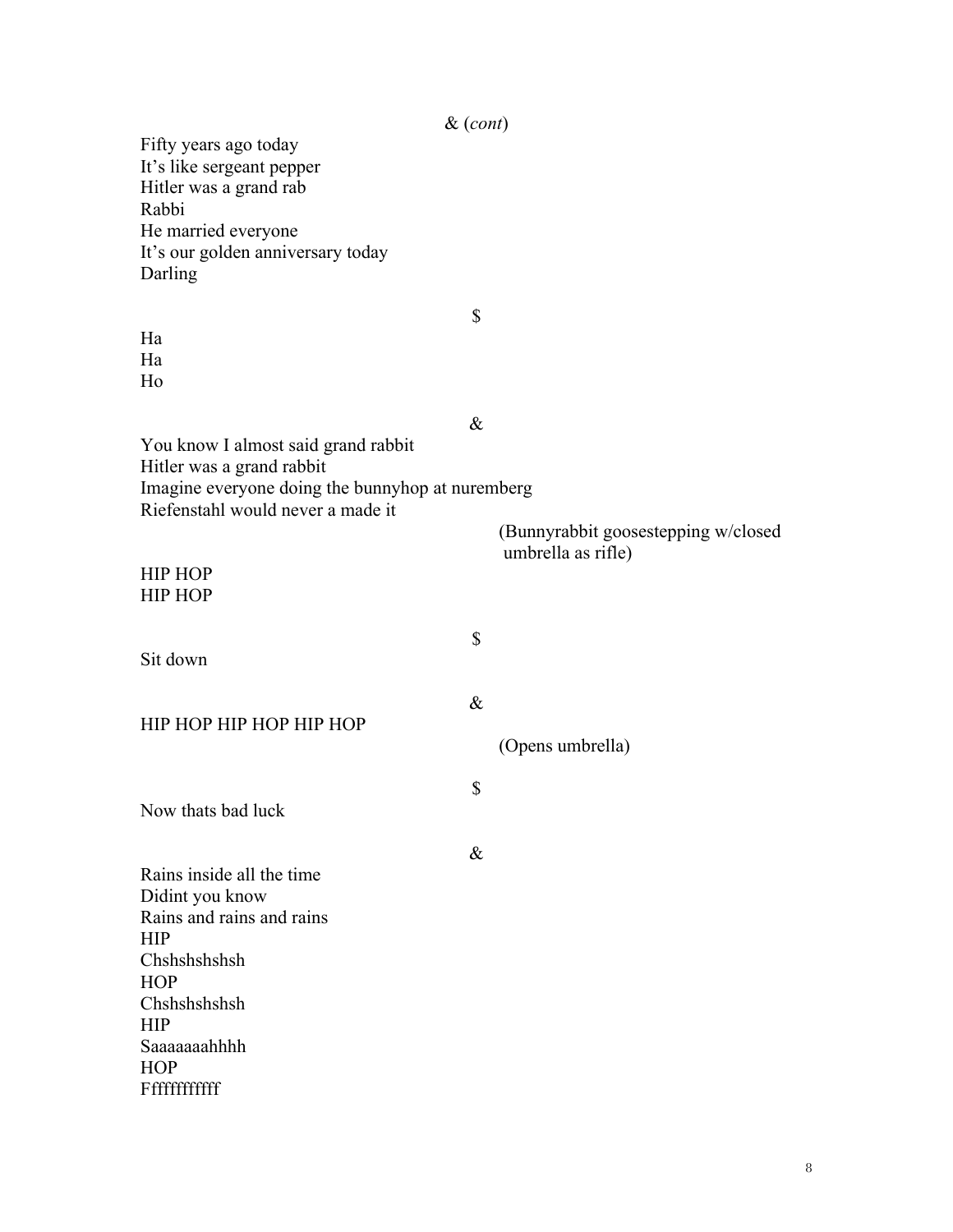HIP drip drip drip HOP drop drop drip DRIP DROP DRIP DROP DRIP DROP (hip) (hop) (hip) (hop) (hip)

(Close umbrella)

|                                                     | (UIUSU |
|-----------------------------------------------------|--------|
| There is a long pause                               |        |
| I like this now                                     |        |
| You stroking my head                                |        |
| The smell of your knee in your pants                |        |
| The light falls through the window like wind, a     |        |
| voice in wind, calling, from a long, long time gone |        |
| Everything arriving, now                            |        |
| Everything                                          |        |
| Here is a long, long, pause                         |        |
|                                                     |        |

| I was on the subway today       | \$   |
|---------------------------------|------|
| Something happened              | $\&$ |
| I'M TELLING                     | \$   |
| Lets act it out                 | &    |
| N <sub>0</sub>                  | \$   |
| Sit<br>If you listen            |      |
| Okay<br>I go radio world        | $\&$ |
| (fiddling with makeup on table) | \$   |
| Thats mine                      | &    |

(There is)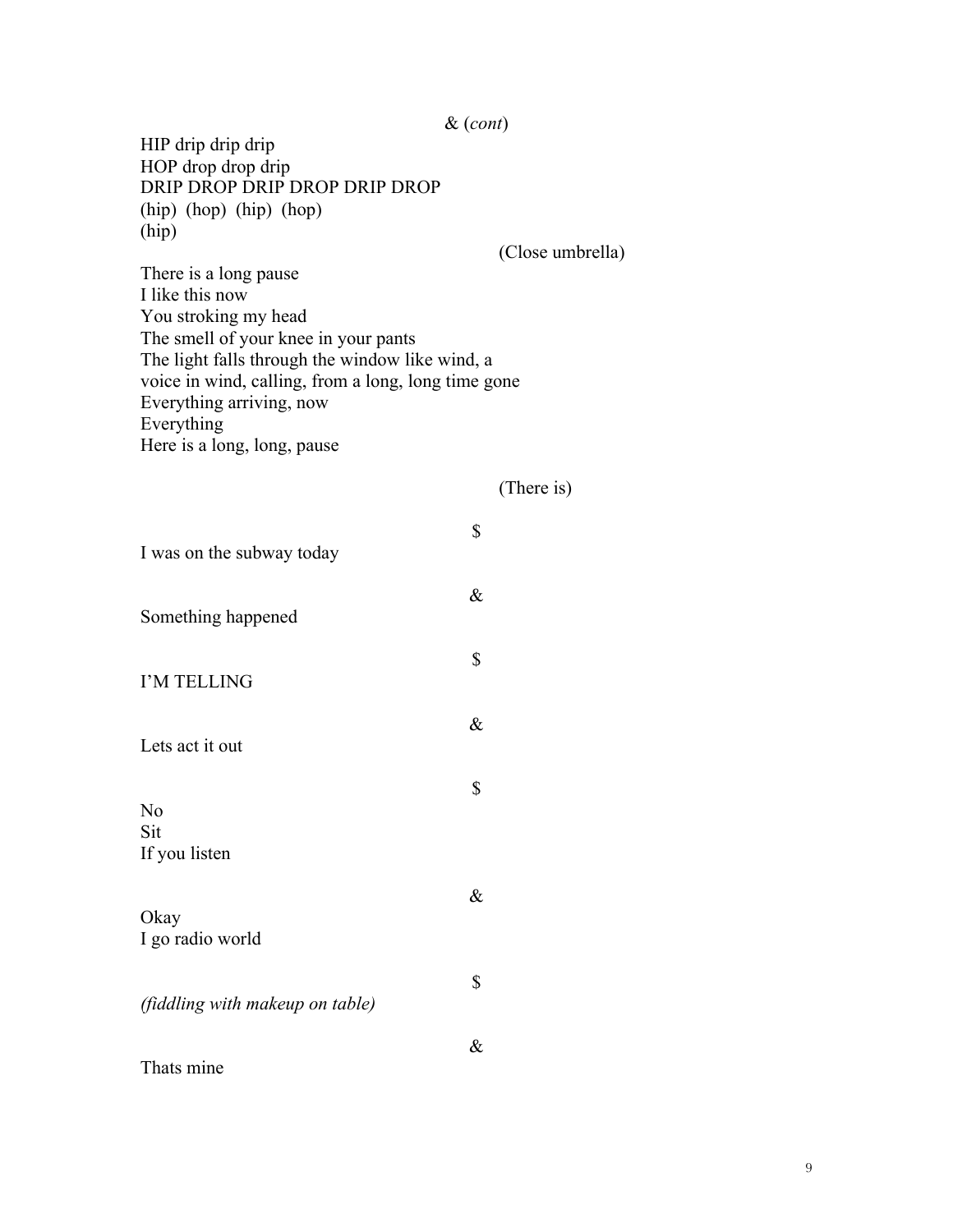I know it's yours I'm just looking at it

Just saying

\$ What do you mean it's mine Why would you say that IT'S MINE Whats wrong with you what the fuck are you thinking about What am I gonna take it Am I

\$

&

&

\$

&

Just slipped thats all

Never all

Thats all I wanna get back to where we were

\$ No Thats gone I mean we even left where we started before I even got a chance to Now I'm supposed to help you get back where you want There Thats yours You do it

| Well<br>Where were you |   |
|------------------------|---|
| I was on the subway    |   |
| And                    | & |
| Thats nice             |   |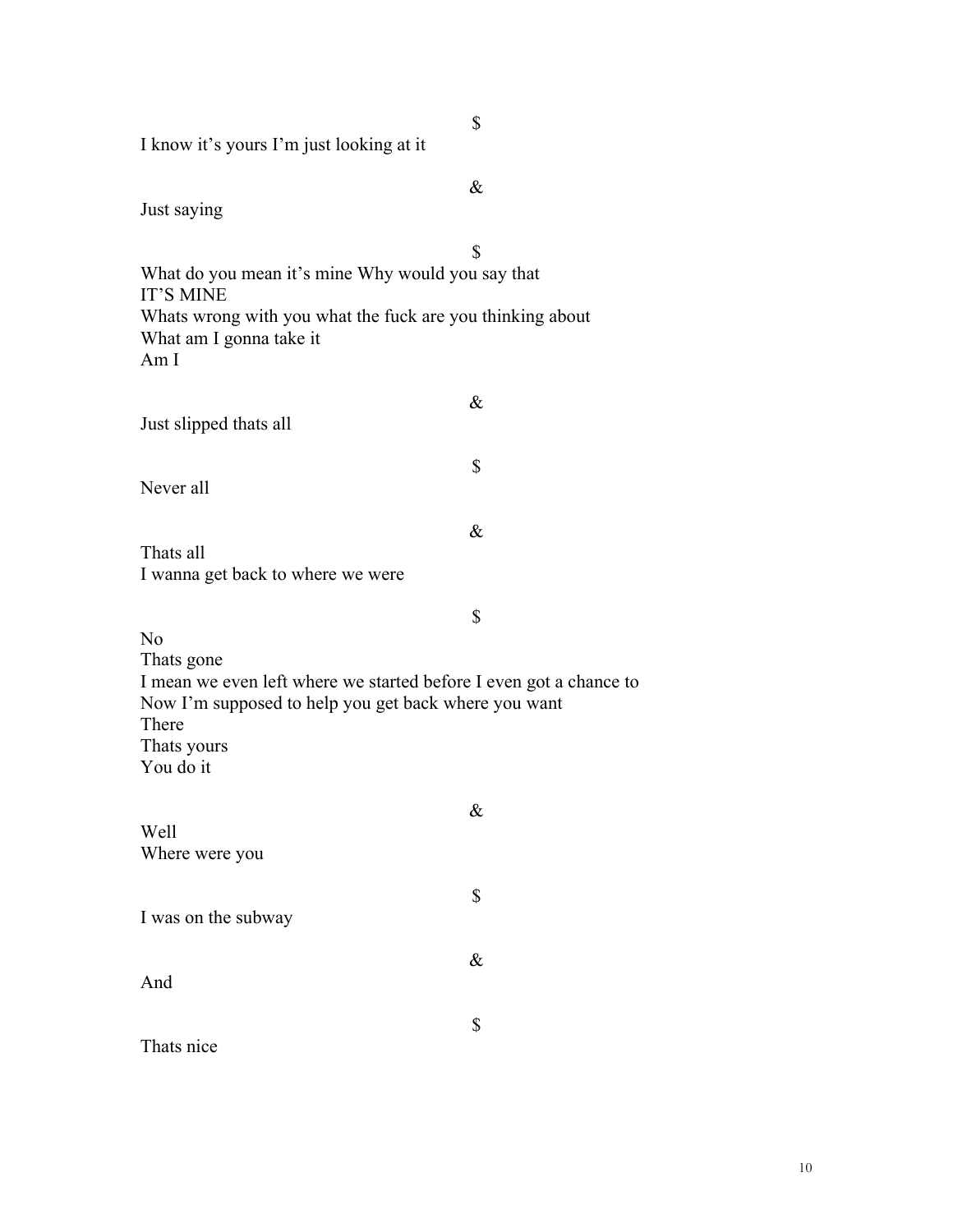| Huh                                               | $\&$ |
|---------------------------------------------------|------|
| <b>AND</b>                                        | \$   |
| Eh                                                | $\&$ |
| Thanks alot                                       | \$   |
| Thats what they said into the camera at Auschwitz | $\&$ |
| PUT DOWN THE PAPER<br>Put down the paper          | \$   |
| God                                               | $\&$ |
| It's down<br>I'm sitting<br>Here                  |      |
| Could we start over                               | \$   |
| I dont know                                       | $\&$ |
| Lets start over                                   | \$   |
| Lets                                              | $\&$ |
| I was on the subway today                         | \$   |
| Something happened                                | $\&$ |
| I'M TELLING                                       | \$   |

11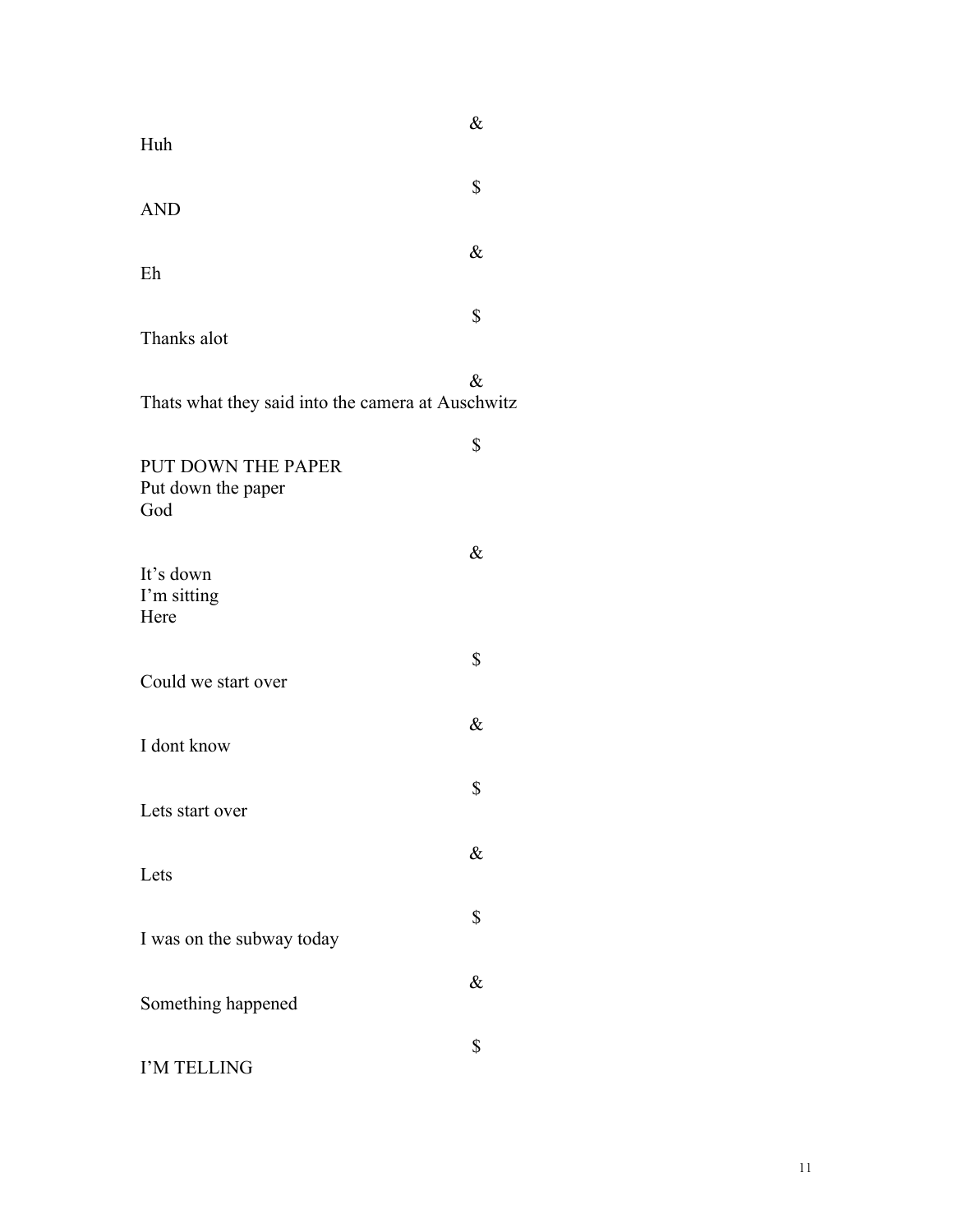| Lets act it out                                                                 | &    |
|---------------------------------------------------------------------------------|------|
| N <sub>0</sub><br>Sit<br>If you listen                                          | \$   |
| BE ANGRY AT ME BUT DONT LEAVE ME                                                | &    |
| There was a couple sitting across from me                                       | \$   |
| <b>JUST DONT LEAVE</b>                                                          | &    |
| The guy was much older than the woman, like fifty twenty                        | \$   |
| HANG IN THERE                                                                   | $\&$ |
| He looked like a retired hit man                                                | \$   |
| YOU'RE HERE                                                                     | $\&$ |
| His face was mapped with the violence he'd done                                 | \$   |
|                                                                                 |      |
| I'm listening<br>I'm teaching                                                   | &    |
| He had rough stubble and a thinning ponytail and his eyes were dark and waiting | \$   |
| This is how                                                                     | $\&$ |
|                                                                                 | \$   |

His eyes looked around even while they kissed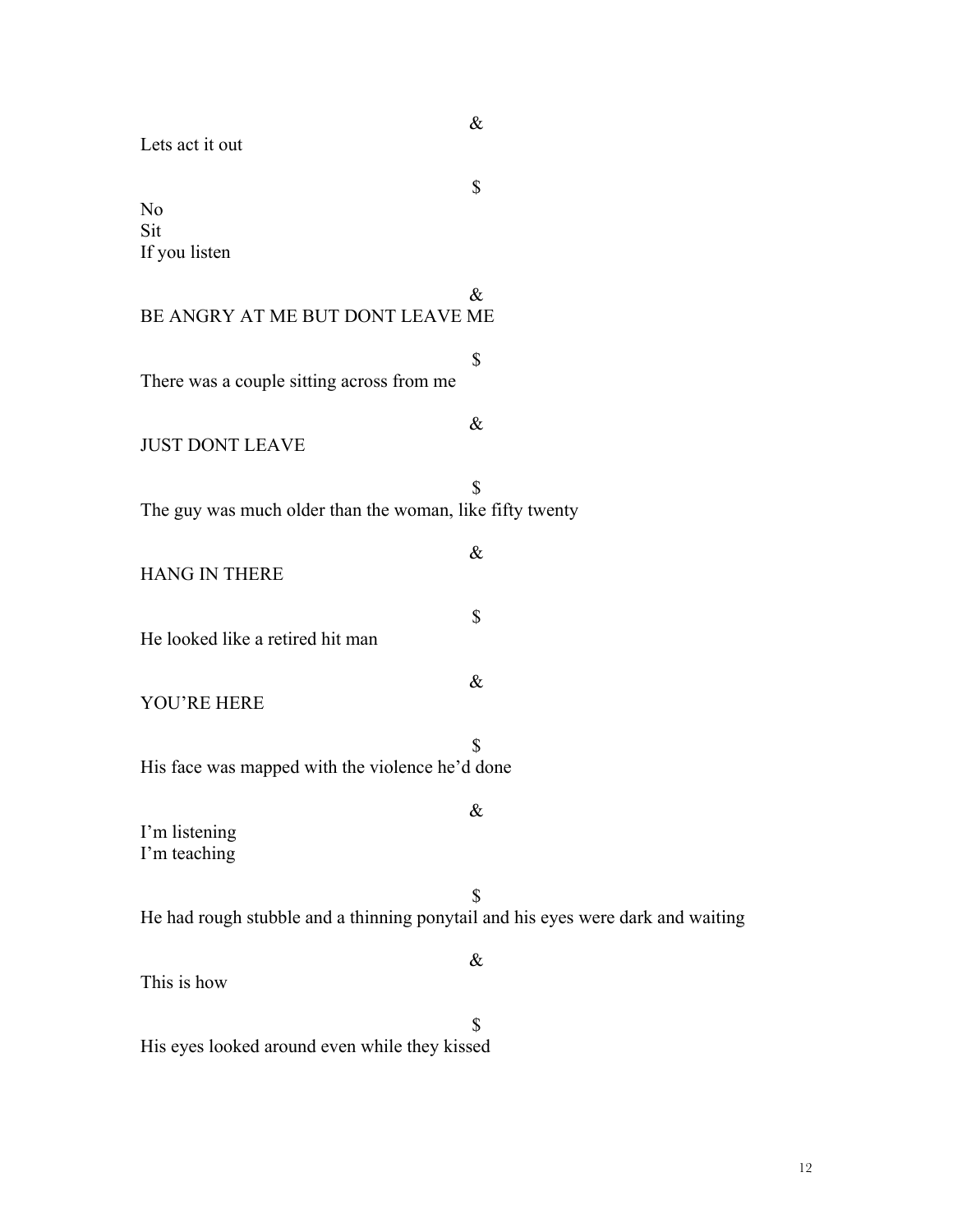I know this is how

\$ He had orangish leather shoes and a puffy sheepleather coat that was bland pale and hid his gun

&

We get here

\$ He kept his left hand against his side the whole time

| And we can stay                                            | $\&$ |
|------------------------------------------------------------|------|
| His feet were very small                                   | \$   |
| Just this                                                  | $\&$ |
| And his fingernails were very, very, tiny<br>So, so, tiny  | \$   |
| Just this                                                  | $\&$ |
| She was blond<br>Long and thin and dressed like a mannikin | \$   |
| Just this                                                  | $\&$ |
| She had a portfolio between her feet                       | \$   |
| Just this                                                  | $\&$ |
| And stroked his face softly<br>Tracing its violence gently | \$   |

13

&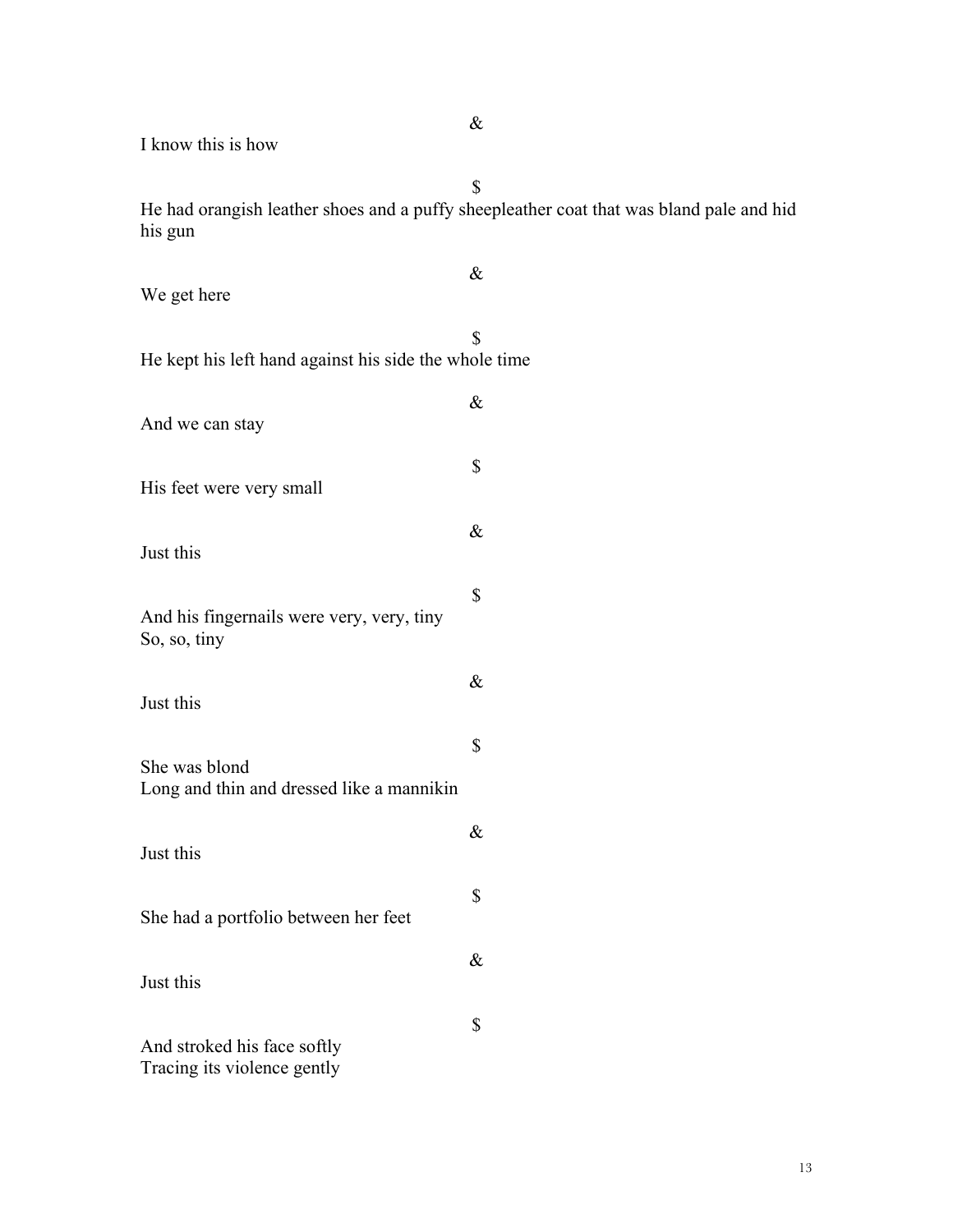# Just this

|                                                 | \$   |
|-------------------------------------------------|------|
| And then would look around the car triumphantly |      |
| <b>Brief</b>                                    | $\&$ |
| I knew their story instantly                    | \$   |
| Just this                                       | $\&$ |
| Like it fell whole into my head                 | \$   |
| Fading                                          | $\&$ |
| She had been a stripper                         | \$   |
| Just this                                       | $\&$ |
| He handed her a hundred with a look in his eye  | \$   |
| Leaving                                         | $\&$ |
| His left hand against his side                  | \$   |
| Just this                                       | $\&$ |
| Now he pays for art school                      | \$   |
| Becoming                                        | $\&$ |
|                                                 |      |

&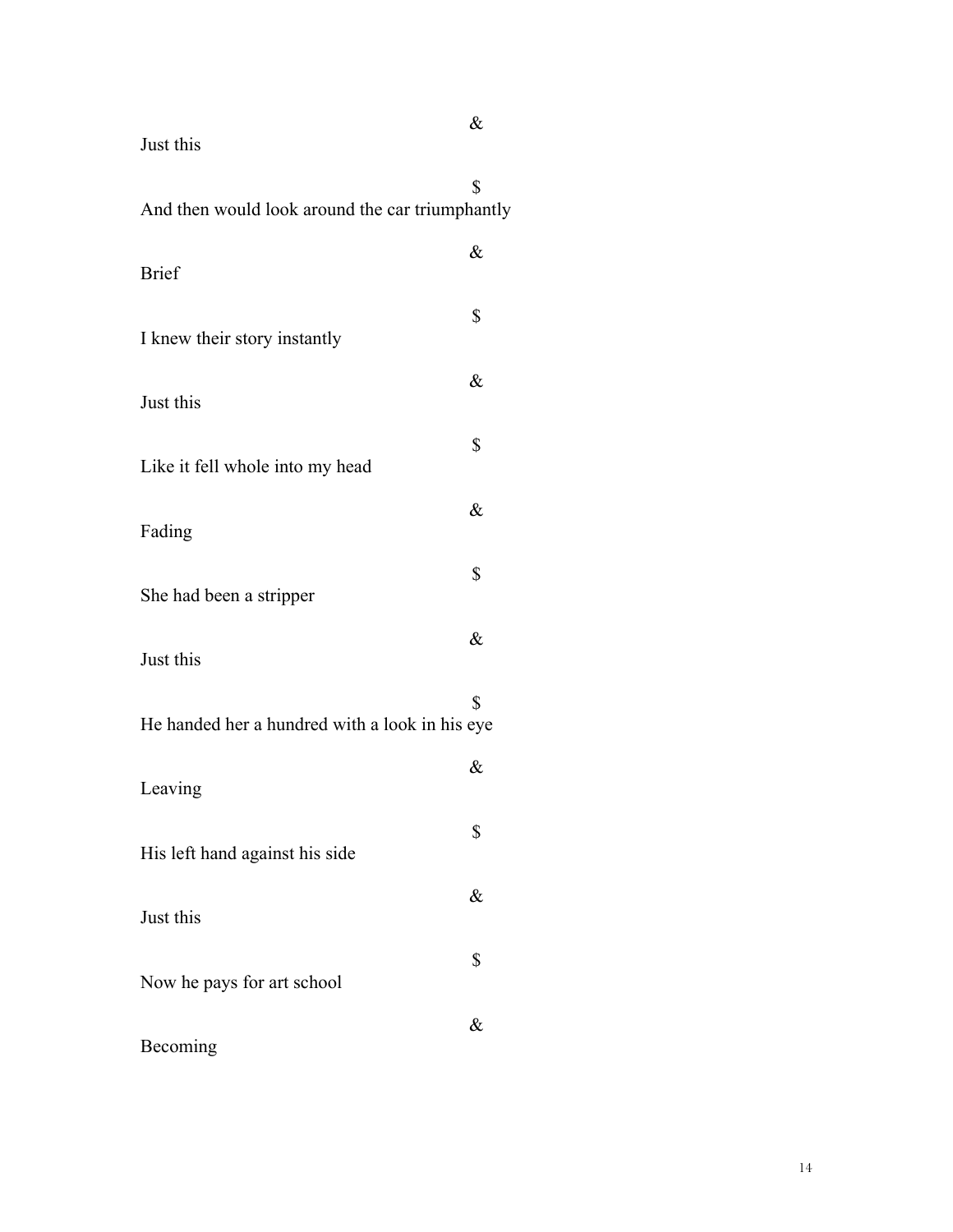| And she strokes his killers hands                                  | \$   |
|--------------------------------------------------------------------|------|
| Teaching                                                           | $\&$ |
| The fingernails so, so, small                                      | \$   |
| Just this                                                          | $\&$ |
| They are partners                                                  | \$   |
| Listening                                                          | $\&$ |
| And so are we                                                      | \$   |
| Yes                                                                | $\&$ |
|                                                                    | \$   |
| I followed them off the train and they came to your door           | $\&$ |
| Yes                                                                | \$   |
| I watched and you let them in                                      | $\&$ |
| Yes                                                                | \$   |
| And then you closed the door                                       | $\&$ |
| I stood listening<br>I could hear you<br>Standing<br>And listening |      |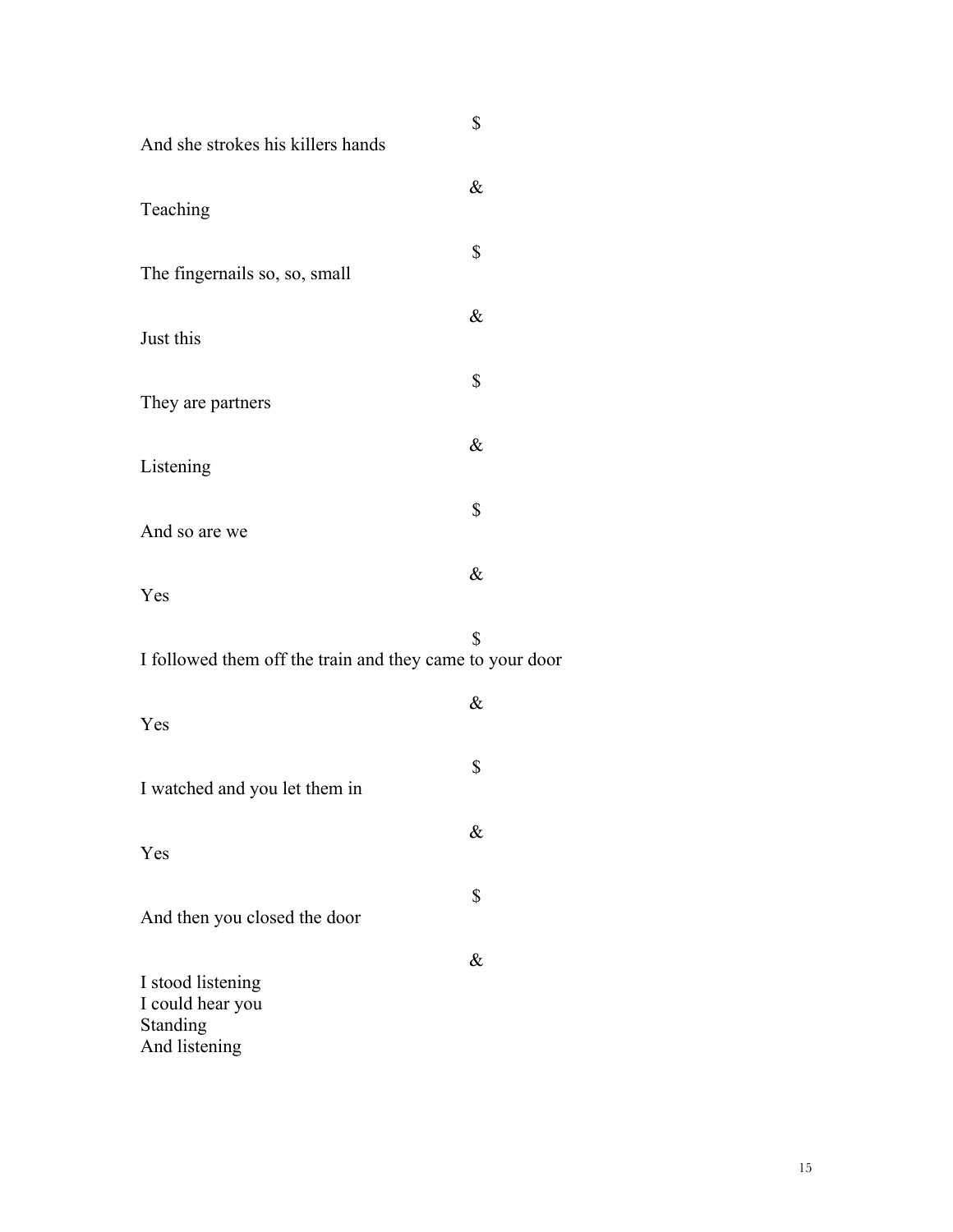| I could hear you<br>Behind the door<br>Listening | \$   |
|--------------------------------------------------|------|
| We are partners                                  | &    |
| We must be partners                              | \$   |
| I am listening                                   | $\&$ |
| The stories I find lead me to your door          | \$   |
| Tell me                                          | $\&$ |
| How can this be                                  | \$   |
| I am listening                                   | $\&$ |
| Just this                                        | \$   |
| I am listening                                   | &    |
| Just this                                        | \$   |
| Just this                                        | &    |
| Are we in love                                   | \$   |
| N <sub>0</sub>                                   | $\&$ |
| We are just in the world                         |      |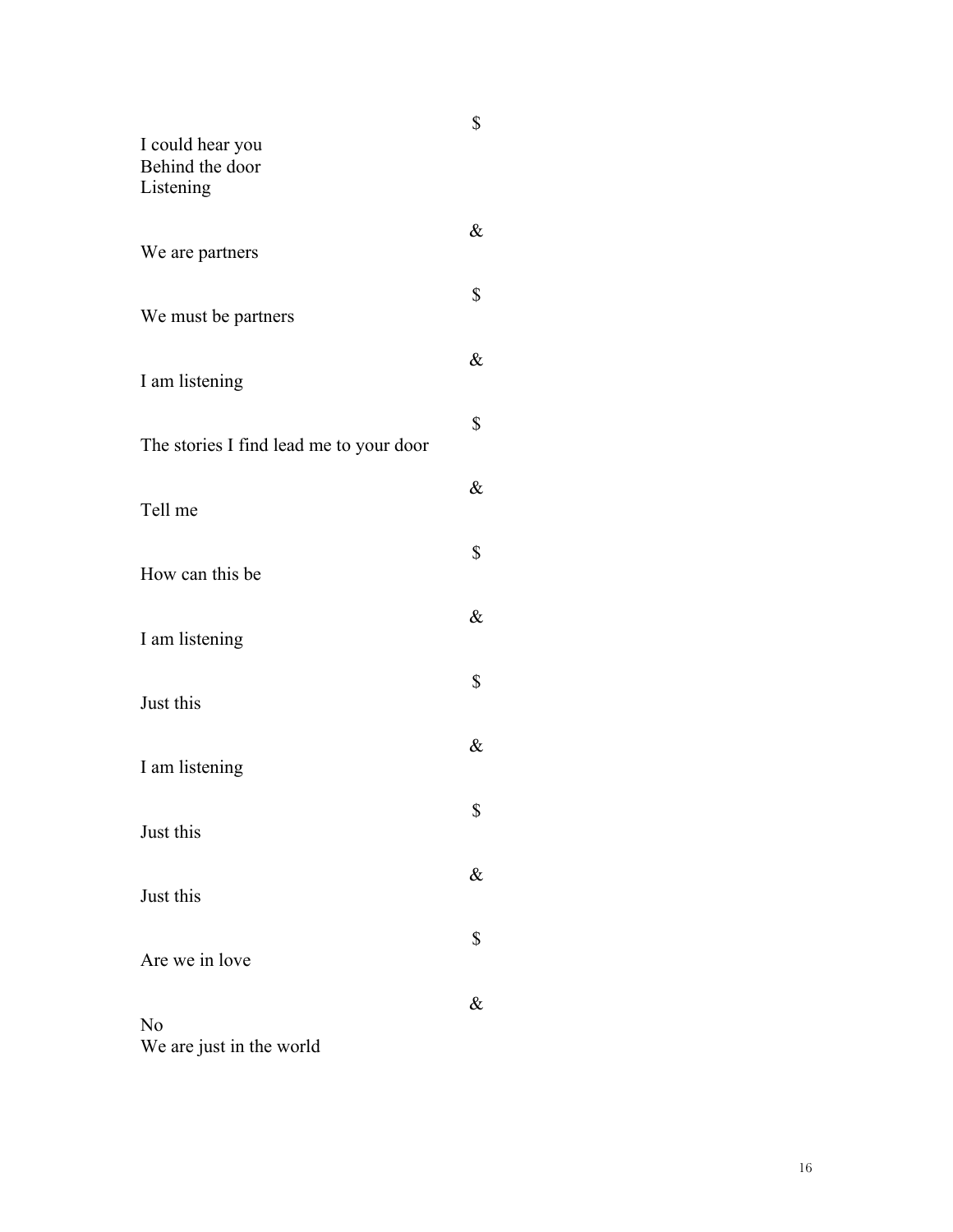\$ (Standing)

How you smile saying that

Yes

(With left hand he punches her in face, knocks her to floor, sits back down, lights dimming)

 $&$  (Rising from floor, she picks up Lightphone, clicks it "on"; all lights blackout. She dials)

Yes Yes I know where you are he says In the corner on the floor by the bed I know what you are wearing he says Just a t shirt and jeans They are old he says You have had them almost your whole life he says You rarely wash them he says And today they smell strong Really good and strong It is three in the afternoon, it has just rained he says I kneel he says I put my nose under your arm he says Oh So good He says My mind begins to grow, to fall away He says My nose under your arm I touch my tongue taste the sweat lick your stubble he says My fingers feel each of your ribs he says And you jump inside, with each rib he says How you jump takes my breath He says I lick your neck I bite your nipples through your t shirt he says Rubbing the t shirt against your bra he says And you make a low sound Oh He says Mmm Your nipples are so hard he says So sensitive I bite them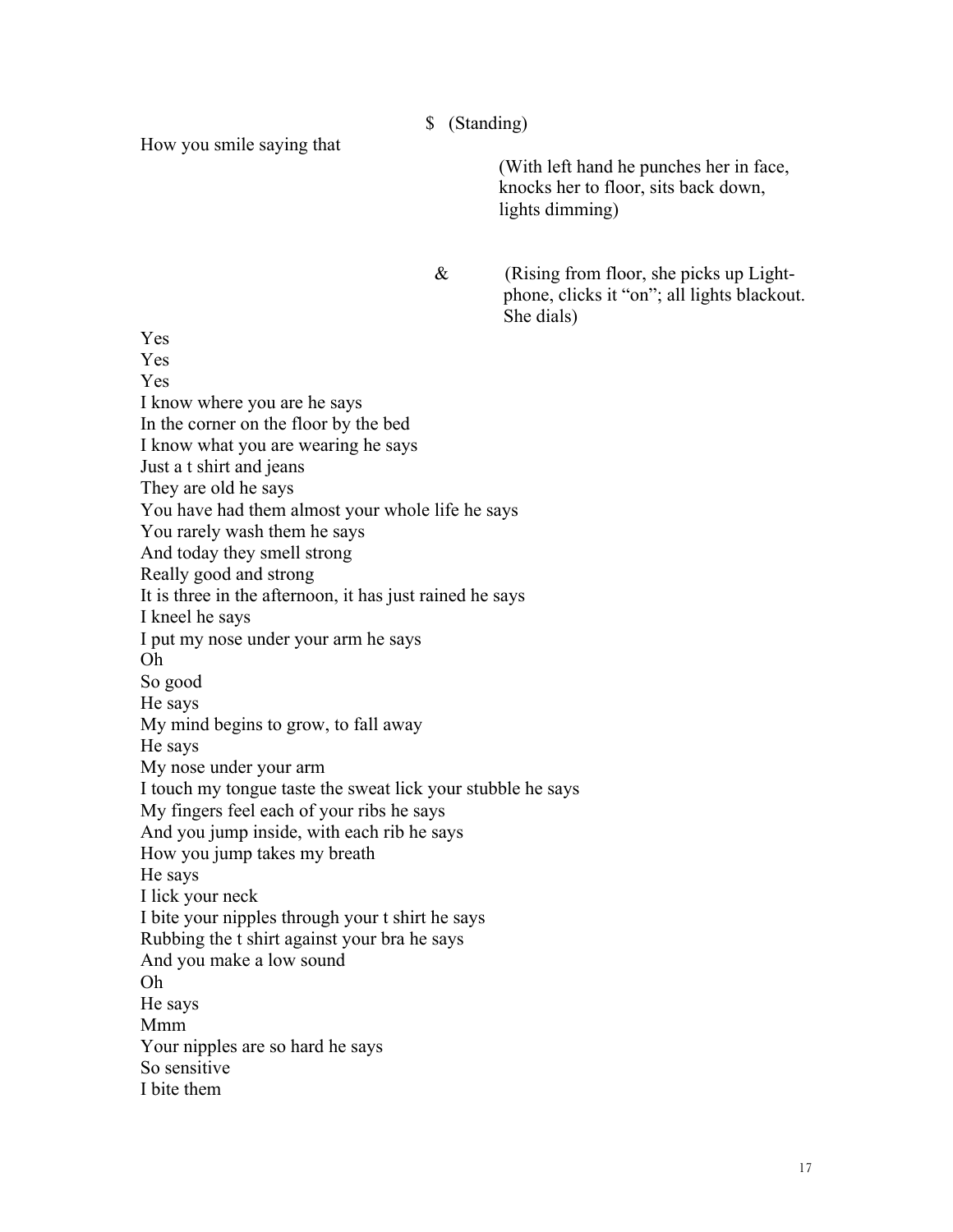He says A little harder each time He says Til you dont know what hurts He says And I draw a slow circle round your bellybutton with my tongue he says Round and round My fingers between your ribs he says A cage around you He says And with my teeth Oh He says Mmm He says With my teeth Smelling how soaked you are Smelling you Good and unwashed No panties Soaked he says With my teeth he says I unzip you And your smell pours into me he says I drink your smell he says Like a drowning man the sea he says He says Oh my god He says Oh my god You smell so good So real So good he says You are so wet he says I have your pants off he says You are fully naked now he says I am on my knees he says My cock out he says Your legs are spread You are on the end of the bed he says Your ass on the edge of the bed, you're on your back he says Oh my god he says Your cunt is so beautiful he says Your cunt is so so beautiful he says So wet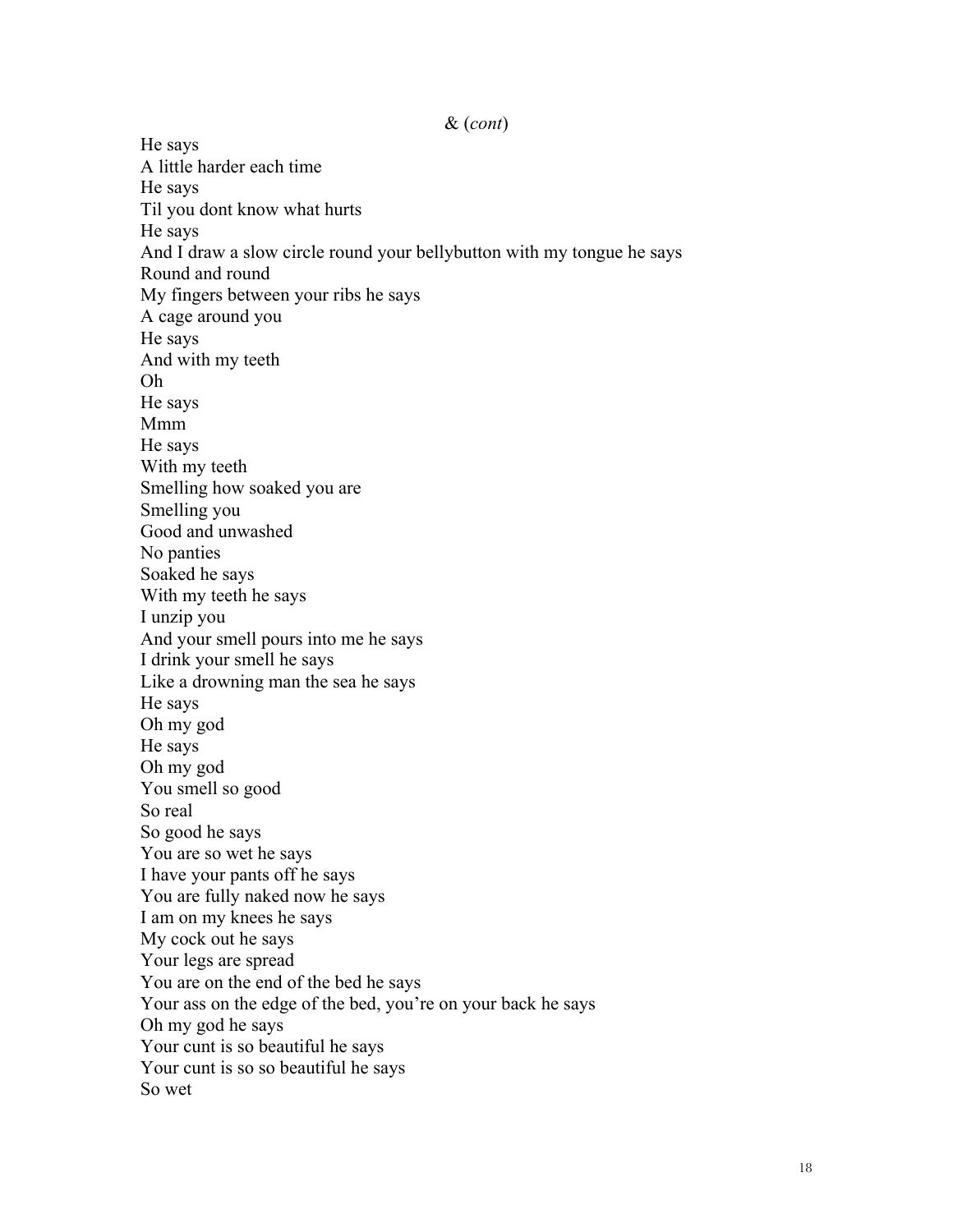So real Smell so good I love how you spread your legs he says Your thighs are so beautiful how your hips begin to move he says I just taste you Just licking your juice he says Mmm My god how good he says He says I am so hard Hard like god I run two fingers over your cunt softly, get them wet he says Now they are inside you Now my thumb he says And my tongue on your clit Pressing he says Moving My other hand squeezes your nipple he says And you are moving he says Rocking he says Arching he says Oh god He says Now my tongue is deep So deep inside you he says I can taste the end of everything Everything he says And you are moving against my mouth he says I can feel you opening wider Wider he says Pressing against me he says Afraid to lose me he says I squeeze both your nipples harder Harder he says I can taste the end of everything he says Everything You are moving Moaning Fuck me you say he says Fuck me Fuck me Fuck me He says Oh god Mmm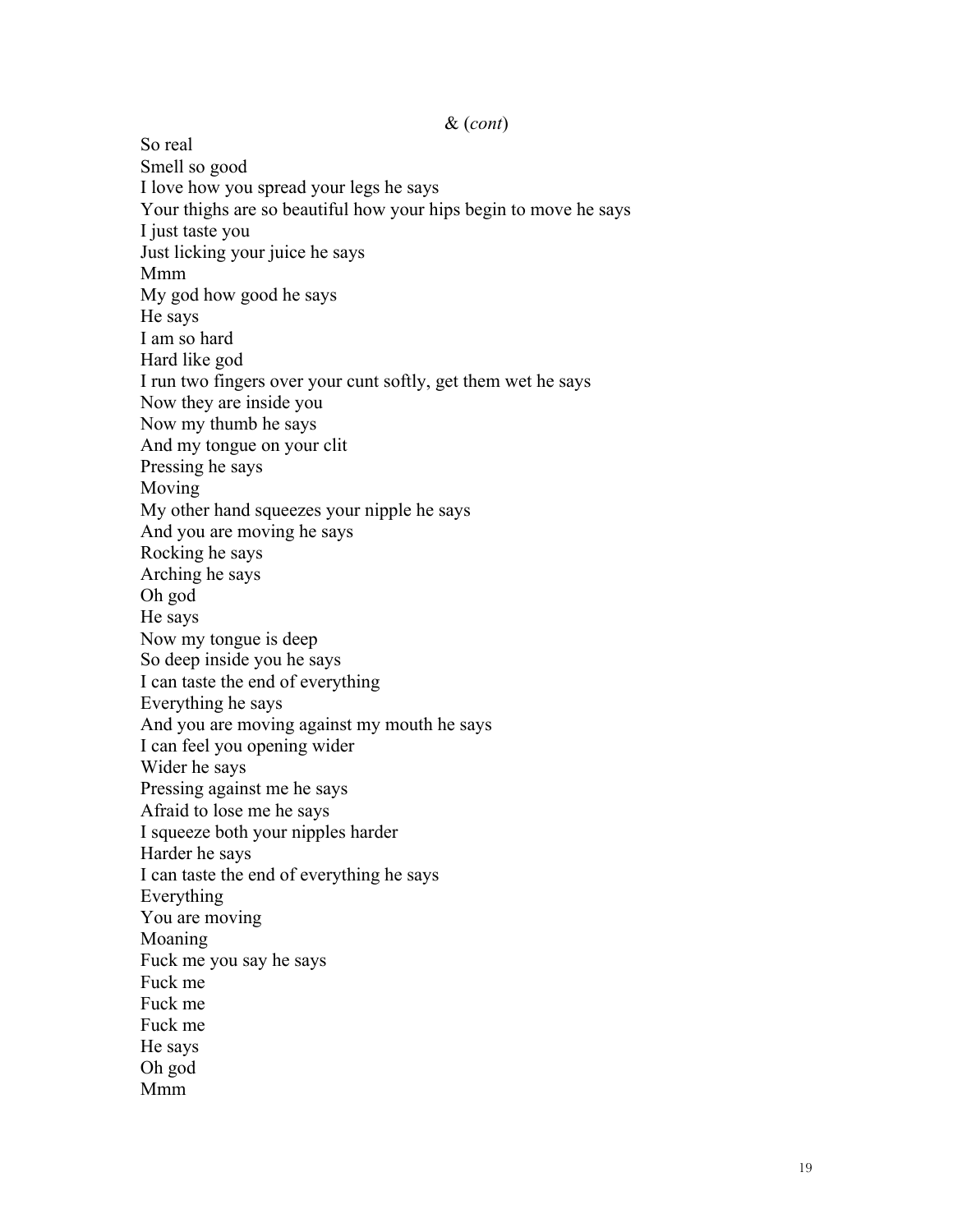| Yes                                      |            |                                                                                                                                       |
|------------------------------------------|------------|---------------------------------------------------------------------------------------------------------------------------------------|
| You are moving                           |            |                                                                                                                                       |
| Moaning                                  |            |                                                                                                                                       |
| Come he says                             |            |                                                                                                                                       |
| Come                                     |            |                                                                                                                                       |
| Your belly arches to the sky he says     |            |                                                                                                                                       |
| You come in a flood                      |            |                                                                                                                                       |
| Moaning he says                          |            |                                                                                                                                       |
| Pressing                                 |            |                                                                                                                                       |
| Filling my mouth                         |            |                                                                                                                                       |
| And I come                               |            |                                                                                                                                       |
| I come too he says                       |            |                                                                                                                                       |
| <b>Now</b>                               |            |                                                                                                                                       |
| Mmm                                      |            |                                                                                                                                       |
| He says                                  |            |                                                                                                                                       |
| And then you're gone                     |            |                                                                                                                                       |
|                                          |            | (She clicks the light-phone "off" and                                                                                                 |
|                                          |            | places it down; stagelights up, she stands.<br>\$ rises, walks to her and lovingly places<br>bruise makeup on her face. \$ steps back |
|                                          |            | to look at makeup job)                                                                                                                |
|                                          | \$         |                                                                                                                                       |
| How you smile saying that                |            |                                                                                                                                       |
|                                          |            | (At arms length they, $\oint$ then $\&$ , caress                                                                                      |
|                                          |            | eachothers faces, using both arms, one<br>after the other. Dreamtime slow like the                                                    |
|                                          |            | punch.                                                                                                                                |
|                                          |            | They turn, full front facing audience and                                                                                             |
|                                          |            | for five full seconds TREMBLE.                                                                                                        |
|                                          |            | Blackout. Two knocks. Lights up<br>$$ + \&$ sitting in chairs, as earlier)                                                            |
|                                          |            |                                                                                                                                       |
| The stories I find lead me to your door. | \$         |                                                                                                                                       |
|                                          |            |                                                                                                                                       |
|                                          | $\&$       |                                                                                                                                       |
| <b>WHO</b>                               |            |                                                                                                                                       |
|                                          |            |                                                                                                                                       |
|                                          | <b>SAM</b> |                                                                                                                                       |
| Jay                                      |            |                                                                                                                                       |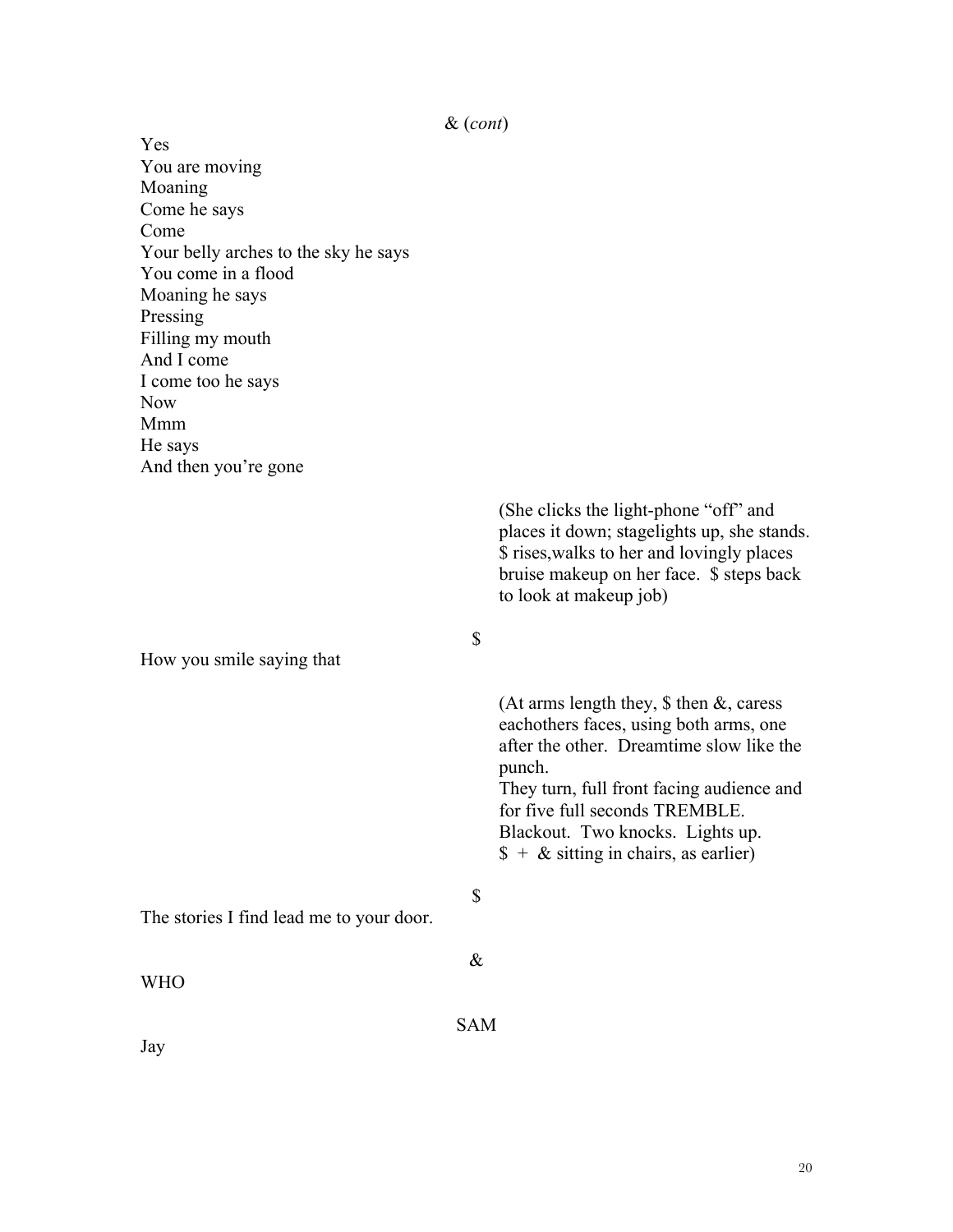# SARAH Kay \$ I'll let them in & Wait Wait If you do \$ (Rising towards door) I'll let them in (Two knocks) (& stands, checks her face in mirror frame hung on fourth wall, moves towards door) & Wait Wait (\$ opens door. SAM and SARAH standing backs to door) Sarah Sam Come in (SAM and SARAH walk in backwards, turn in towards each other and face &; lights up hot) This is Sarah This is Sam (SAM holds &'s face in his hands, appraising) SARAH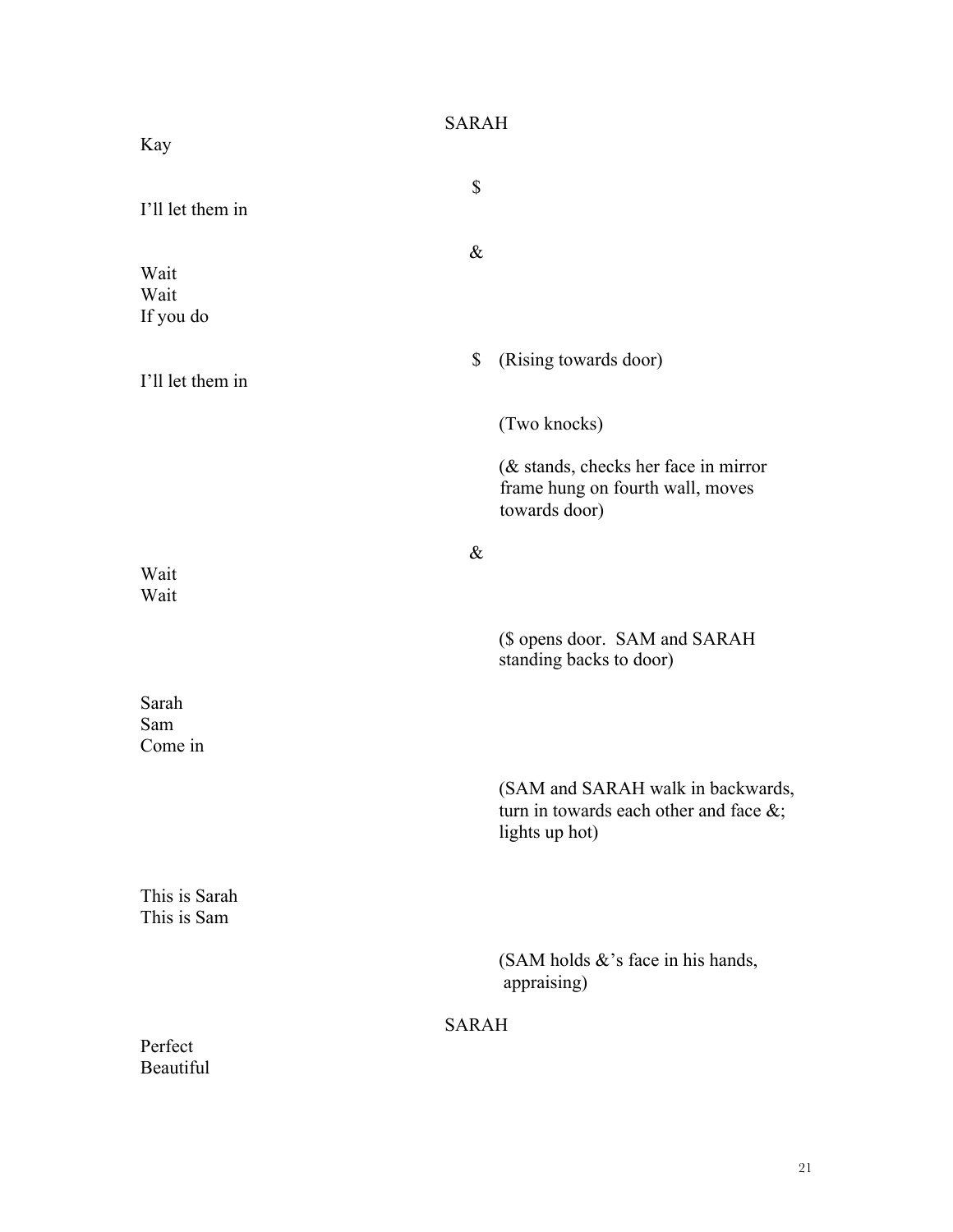#### SAM

\$

Exactly Nothing better

Wait Wait

SAM

Sarah, set up It's only ten oclock and looks like you guys've had already a full day, eh Sarah

#### SARAH

\$

SAM

Yeah babe Hey love Pick a spot t sit hon Doan worry bout the light

Wait Wait I dont like this entrance

How it feels babe Bout ta be in every pocket in the American world

\$ Wait Wait What SARAH Hon whos this & He's a friend \$ I'm a friend  $\Omega$ Am I Yes yes I am ever Maybe should I would anyone like some TEA \$ (*cont*)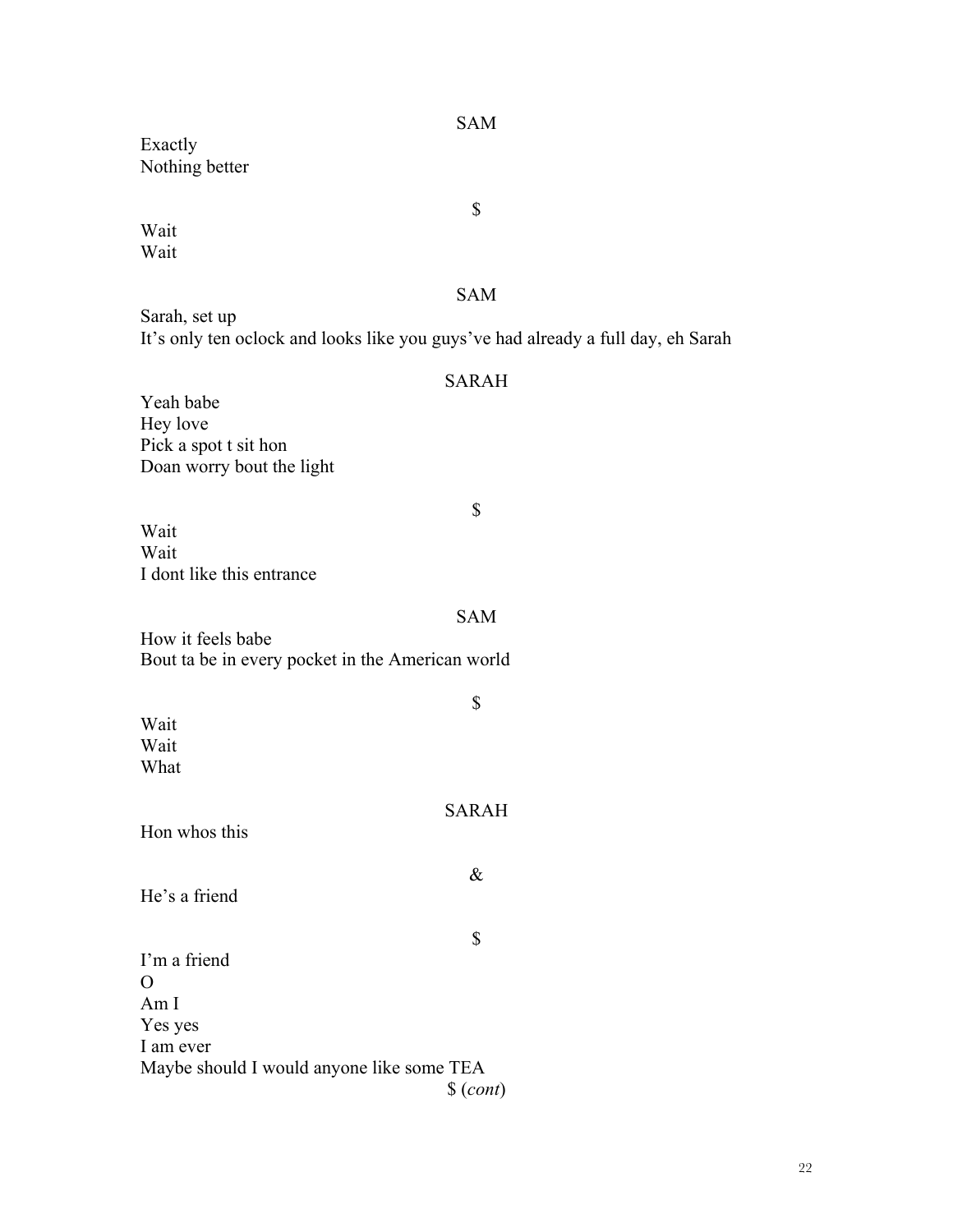**TEA** ANYONE WANT TEA

(All 3 bow onto floor)

#### SAM

No

## SARAH

Thank you sir

\$

Sam Sarah I would prefer if this were not to happen Sam Sarah I would prefer you'd not returned Sam Sarah I would prefer Another story

#### SAM

Friend

#### SARAH

She's gonna be the first woman on American paper money

## SAM

We are here to draw the official portrait

SARAH This basement you live in is the site of history making itself

| I don't   | \$           |
|-----------|--------------|
| No matter | <b>SAM</b>   |
| That      | <b>SARAH</b> |
|           | <b>SAM</b>   |

That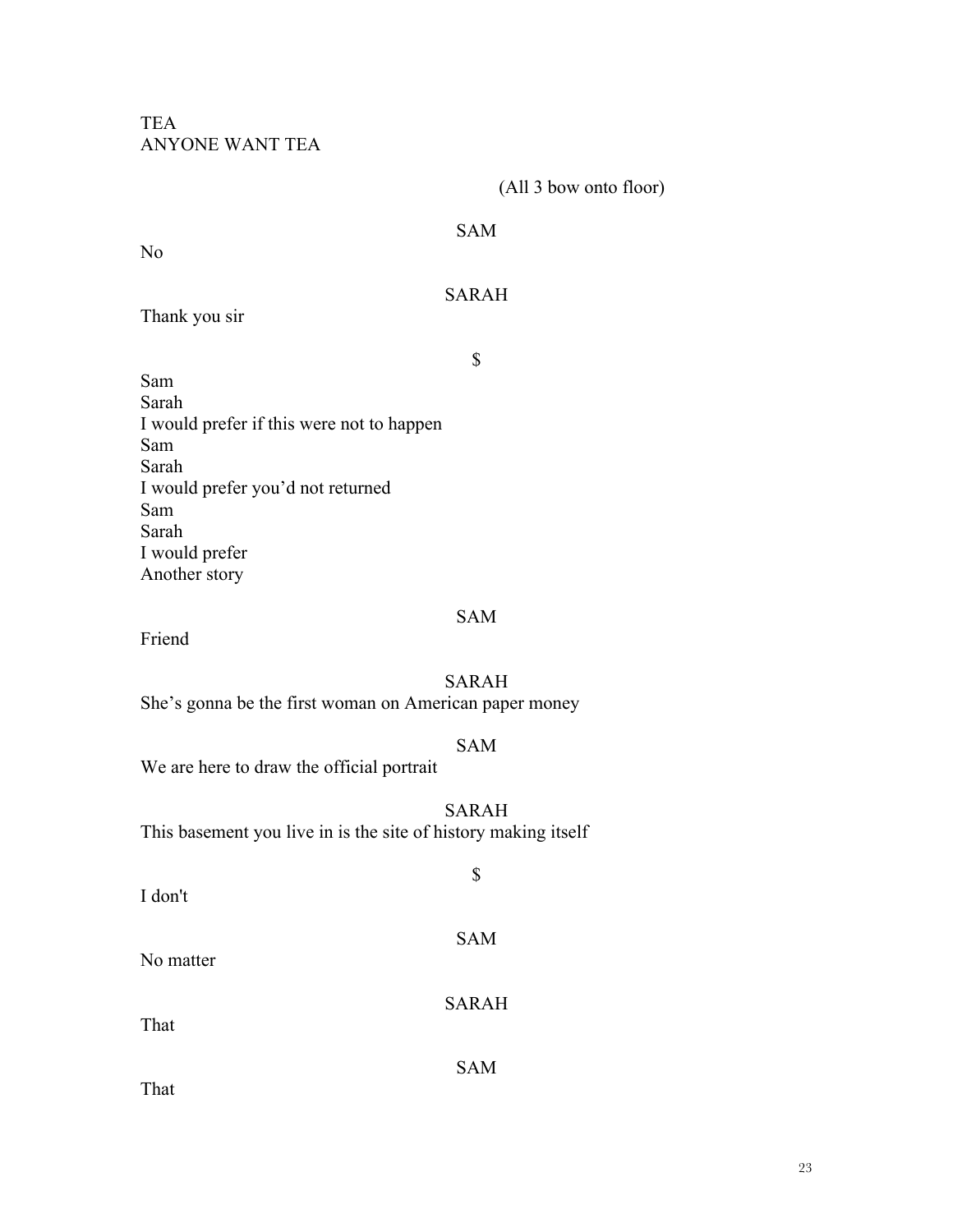| <b>THAT</b>                                           | <b>SARAH</b> |
|-------------------------------------------------------|--------------|
| This is the story                                     | <b>SAM</b>   |
| The door opens                                        | <b>SARAH</b> |
|                                                       | <b>SAM</b>   |
| And this is the story                                 | <b>SARAH</b> |
| You already helped                                    |              |
| Look up babe<br>See her face<br><b>Now</b>            | <b>SAM</b>   |
|                                                       | (All stand)  |
| Thank you sir                                         | <b>SARAH</b> |
| Sarah<br>Resume                                       | <b>SAM</b>   |
| How much                                              | \$           |
| How much                                              | $\&$         |
| How much will you be                                  | \$           |
| They havent told                                      | &            |
| Sarahs ready                                          | <b>SARAH</b> |
| Theres nothing I like better than a day at the office | \$           |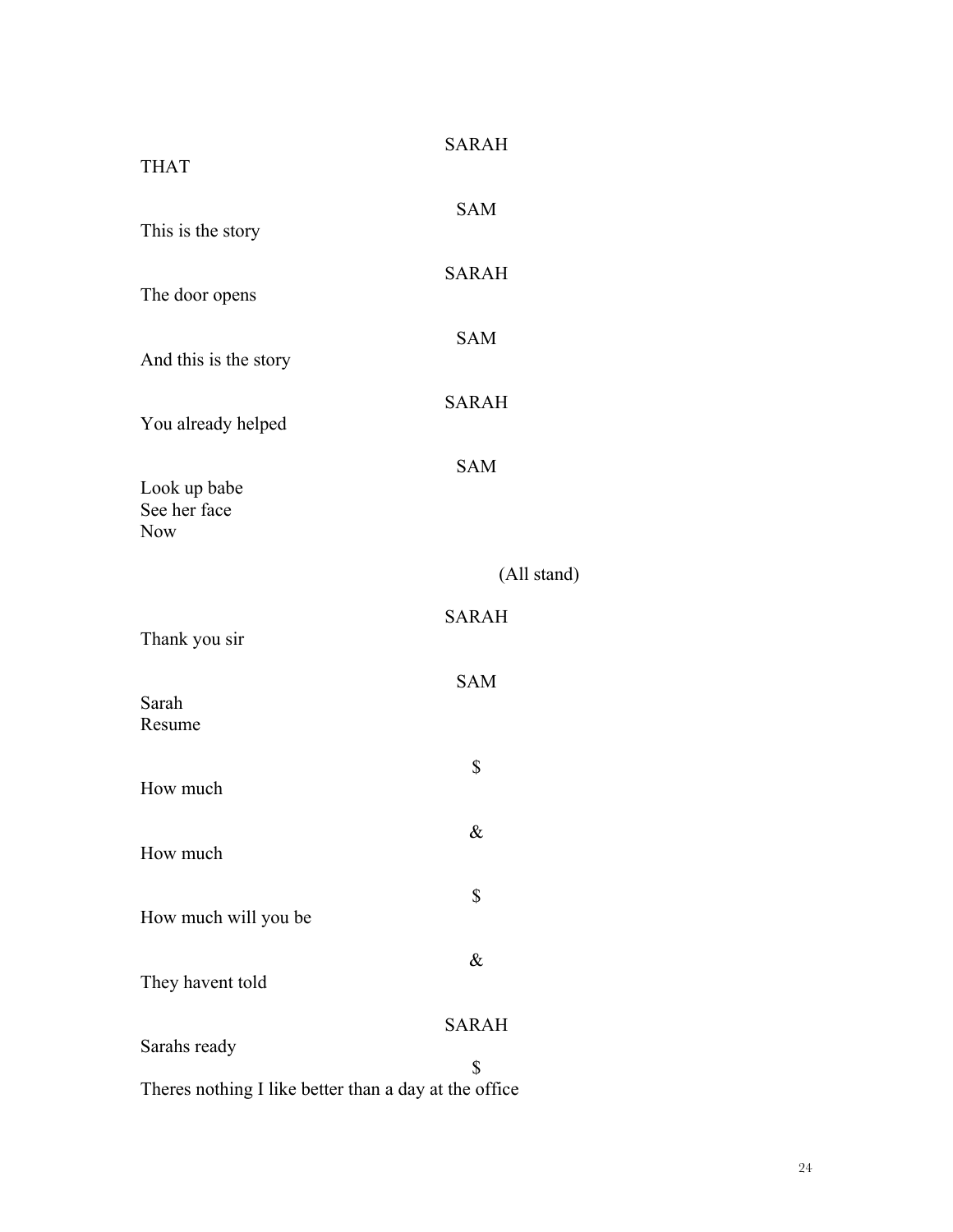Yes doctor I knew their story instantly Like a hole fell in my head I knew I didint Know I Didint Know Yes doctor Tea TEA TEA ANYONE WANT SOME TEA

|                                             | (All 3 bow onto floor)                                                                                                                              |
|---------------------------------------------|-----------------------------------------------------------------------------------------------------------------------------------------------------|
|                                             | <b>SARAH</b>                                                                                                                                        |
| N <sub>o</sub>                              |                                                                                                                                                     |
| Thank you                                   | <b>SAM</b>                                                                                                                                          |
| Sir                                         | $\&$                                                                                                                                                |
|                                             | (All up)                                                                                                                                            |
|                                             | (In SARAH's portfolio are sketchpad,<br>pencil and two strap-on dildos. She<br>hands one to SAM; SARAH + SAM both<br>put them on, over their pants) |
|                                             | <b>SAM</b>                                                                                                                                          |
| Okay<br>Sit babe                            |                                                                                                                                                     |
|                                             | <b>SARAH</b>                                                                                                                                        |
| Thats good hon<br>Spread your legs a little |                                                                                                                                                     |
| Lemme see your pus-sy                       | ( $&$ lifts her skirt. Chair is 3/4 back to<br>house)                                                                                               |
| Thats fine                                  |                                                                                                                                                     |
|                                             | (The portrait-drawing is a combination of<br>sketching and sex; & refuses kisses but                                                                |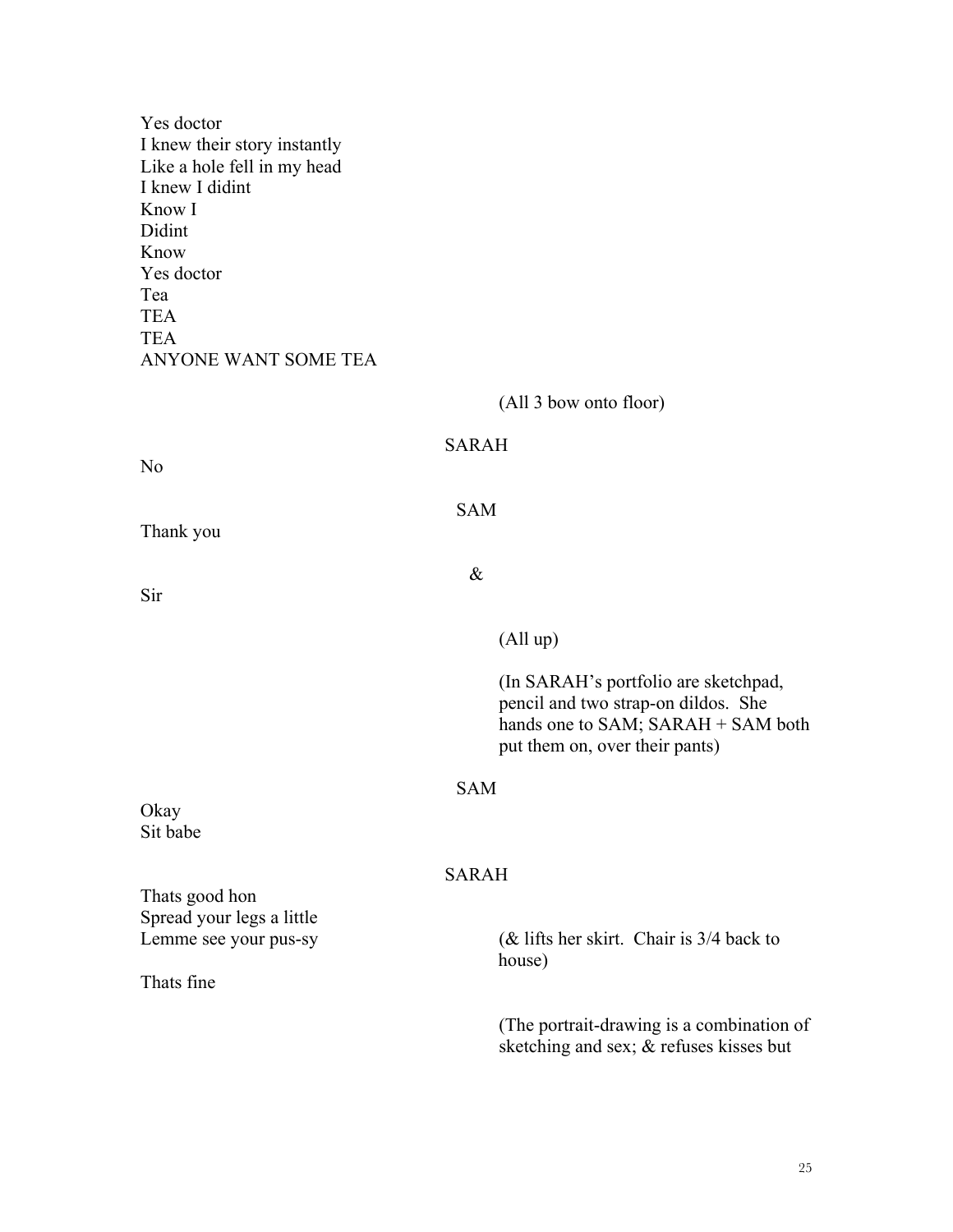accepts everything else; during the "quartet speech" she meets \$'s eyes often)

\$

#### It's official This is happening I DONT THINK THIS SHOULD HAPPEN

#### SAM

Cmere Romeo Tell me a story while they go at it

> (SAM sits in chair stage left, the paper open and hiding his face and upper body; the dildo stands straight up before the paper; he speaks from behind the paper)

\$ (Same bunnyrabbit goosestep)

HIP HOP HIP HOP Did you know (Picks up umbrella) HIP HOP HIP HOP It's the fiftieth anniversary of the liberation of Auschwitz

#### SAM

So

\$ (Puts umbrella down)

Okay I was on a boat once Once and only once From an island to a mainland This was years of years ago It was a midnight passage The speed of the boat turned the fog to rain Up on deck

ONCE UPON A DECK

You asked for a story

SAM

SAM

SARAH

I did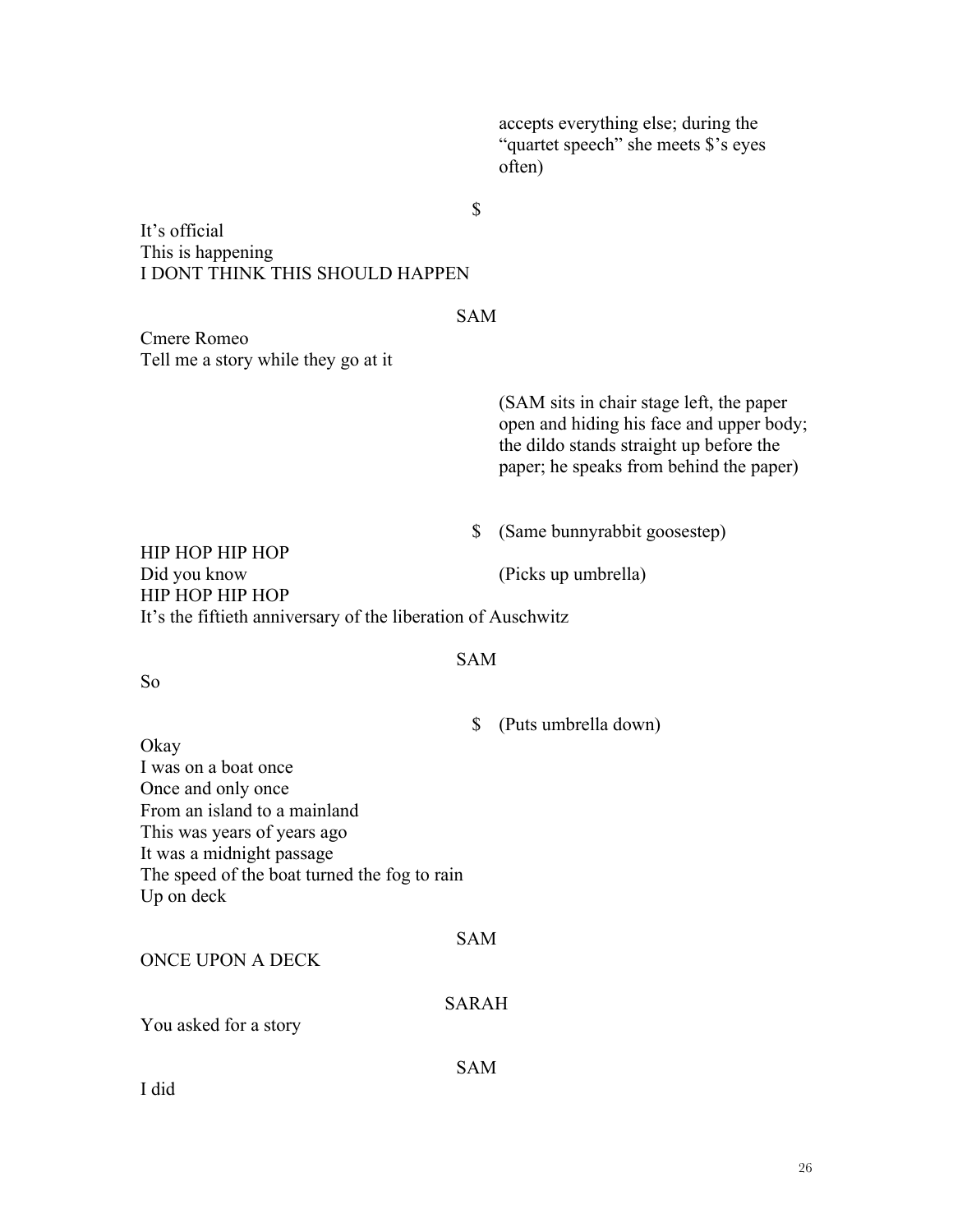&

\$

The speed of the boat turned the fog to rain

Up on deck Through the fog In all directions I could see distant lights Lights from where we'd left And lights Small Very very small lights Deep in the fog

The speed of the boat turned to rain

From where we were heading

SARAH

\$

&

So

## \$

&

\$

&

\$

| And just below each small, tiny light |
|---------------------------------------|
| Just below                            |
| To the left                           |
| Below each                            |
| I could see a dog                     |
| Laying down                           |
| Head up                               |
| Just waiting                          |
| Quietly                               |
|                                       |
|                                       |
| Devotedly                             |
|                                       |
|                                       |
| Loyally                               |

Majestically

Waiting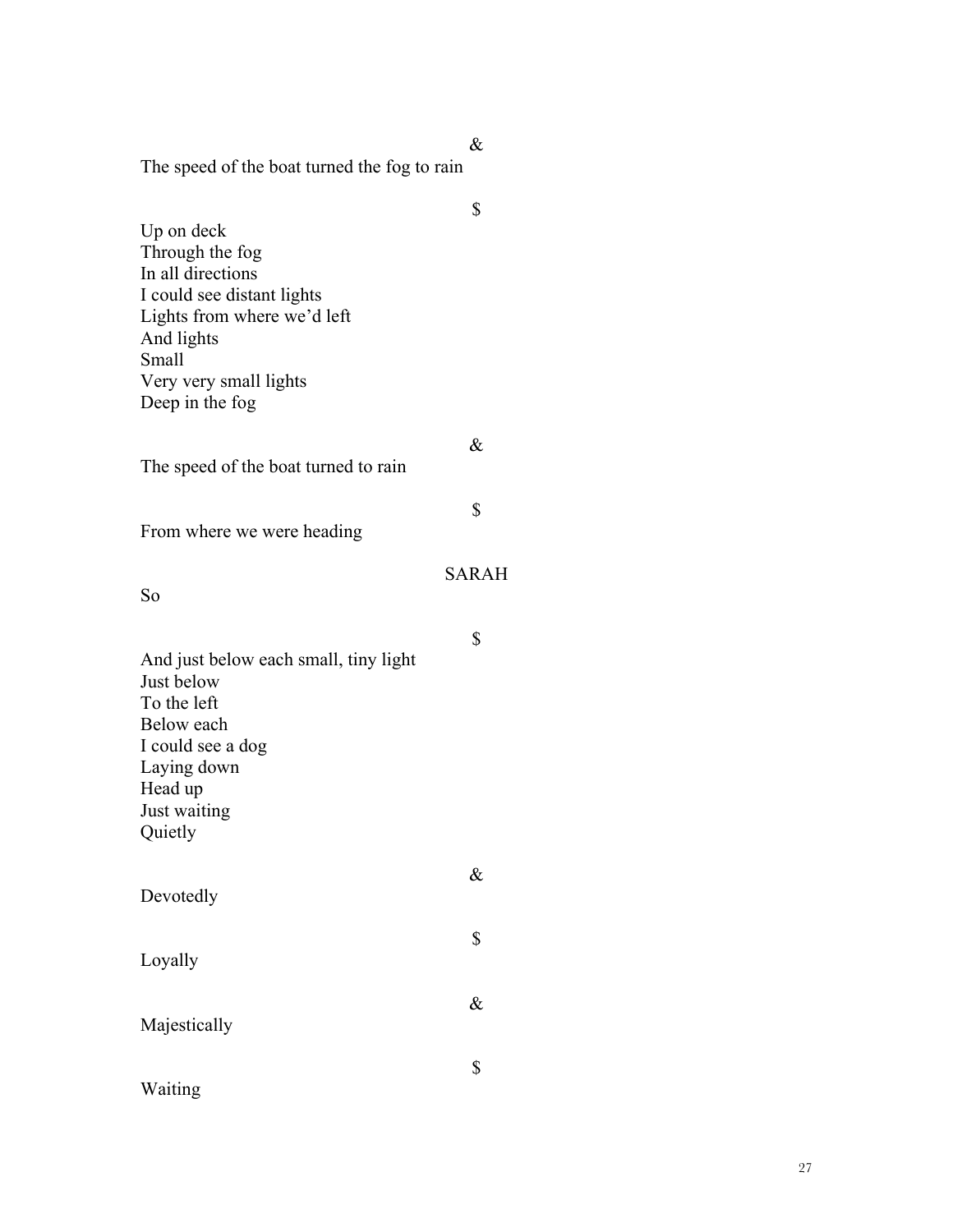\$ (*cont*) The whole entire foghidden white night sky

| The speed of the boat turned to rain                                                                                     | $\&$          |
|--------------------------------------------------------------------------------------------------------------------------|---------------|
|                                                                                                                          |               |
| Was filled with lights<br>And a gentle<br>Loyal                                                                          | \$            |
| Majestic                                                                                                                 | &             |
|                                                                                                                          | \$            |
| Patient<br>Dog<br>Waited                                                                                                 |               |
| At the foot of each light<br>For a master<br>I knew                                                                      |               |
| Would never<br>Return                                                                                                    |               |
| This is the story                                                                                                        | SAM           |
|                                                                                                                          | \$            |
| There was a woman up on deck<br>On the other end of the boat<br>Also in the fog                                          |               |
| The speed of the boat turned to rain                                                                                     | $SAM + SARAH$ |
| I could barely see her                                                                                                   | \$            |
| That night<br>Below deck<br>I dreamed                                                                                    |               |
| I dreamed I was being evicted<br>I woke in the dream to my landlords voice<br>Showing my apartment to a stranger to rent |               |
| There was a secret, beautiful hidden room in my house                                                                    |               |

That I could never find

That I knew was there but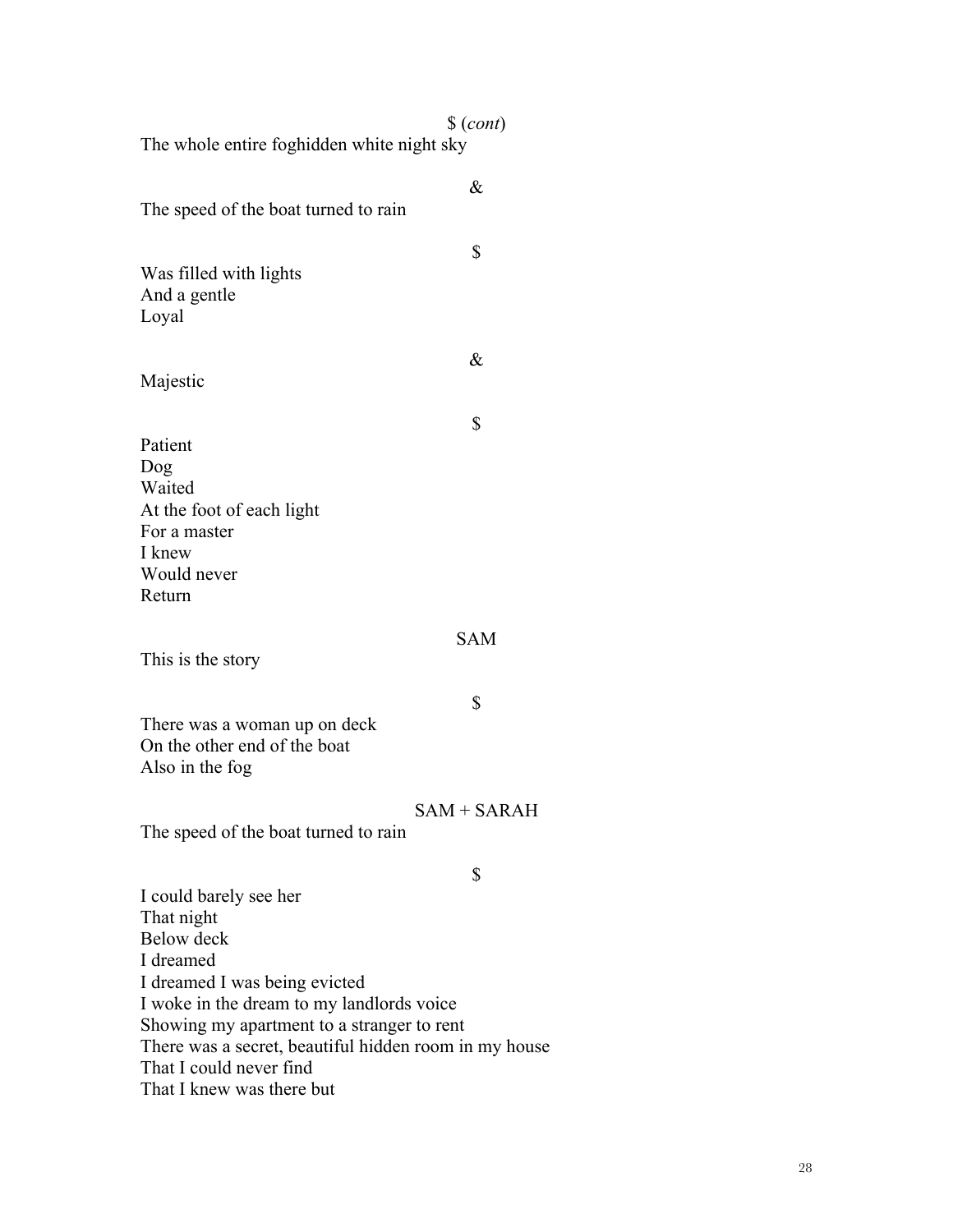That I could never find I followed my landlords voice And found myself in this hidden, beautiful room I had finally Finally Found it The moment I found it I had lost my house I handed my keys to my landlord Gratefully For by following her voice I had found this beautiful, hidden room It had a stream running through it Ceilings too high to see And trees And light And filled my lungs with light And I handed her my keys I could not see the new tenants face But I loved him too The woman up on deck was my landlord And the man who would live in my house Was me In the future Here When I woke it was morning Old men and women were pouring vodka into the sea Throwing oranges to the fishes And singing The sky was clear And we had made the passage safely And I never saw that woman again

#### SAM

Romeo Take a look at your woman Shes about to become part of every dirty deal on earth

\$

Theres a movement

#### SARAH

*(Tears first sketch in half)*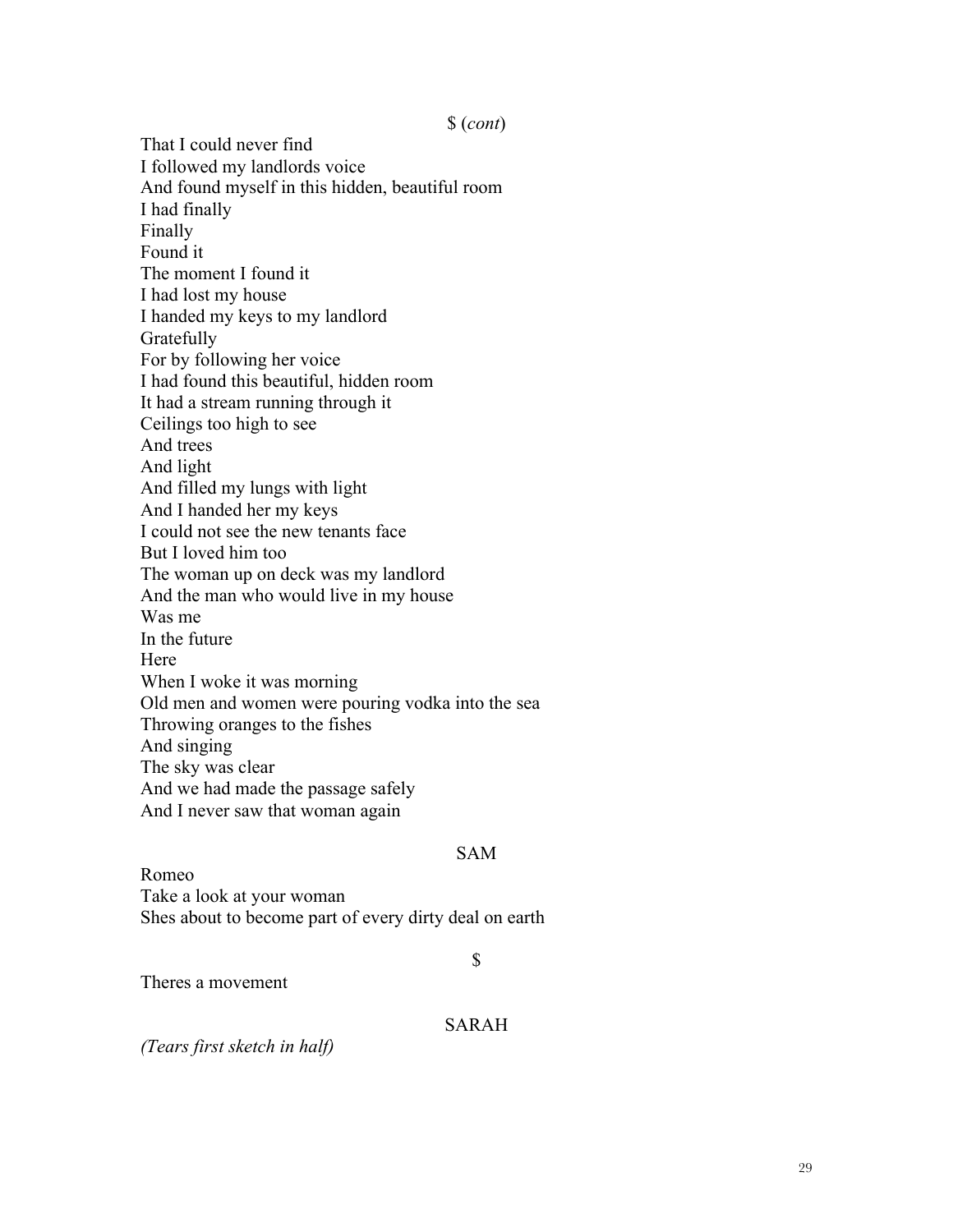| Try to stop it           | $\&$         |
|--------------------------|--------------|
| Just gets worse          | <b>SAM</b>   |
| Try to let it be         | \$           |
| Just continues           | <b>SARAH</b> |
| On its own               | $\&$         |
|                          | <b>SAM</b>   |
| There was a place        | \$           |
| Where our lives met      | <b>SARAH</b> |
| Perfect                  | &            |
| Where we were perfect    | <b>SAM</b>   |
| Where we are meant to be | \$           |
| Together                 |              |
| But theres this          | <b>SARAH</b> |
| Movement                 | $\&$         |
| How everything else just | <b>SAM</b>   |
| Pulls that place apart   | \$           |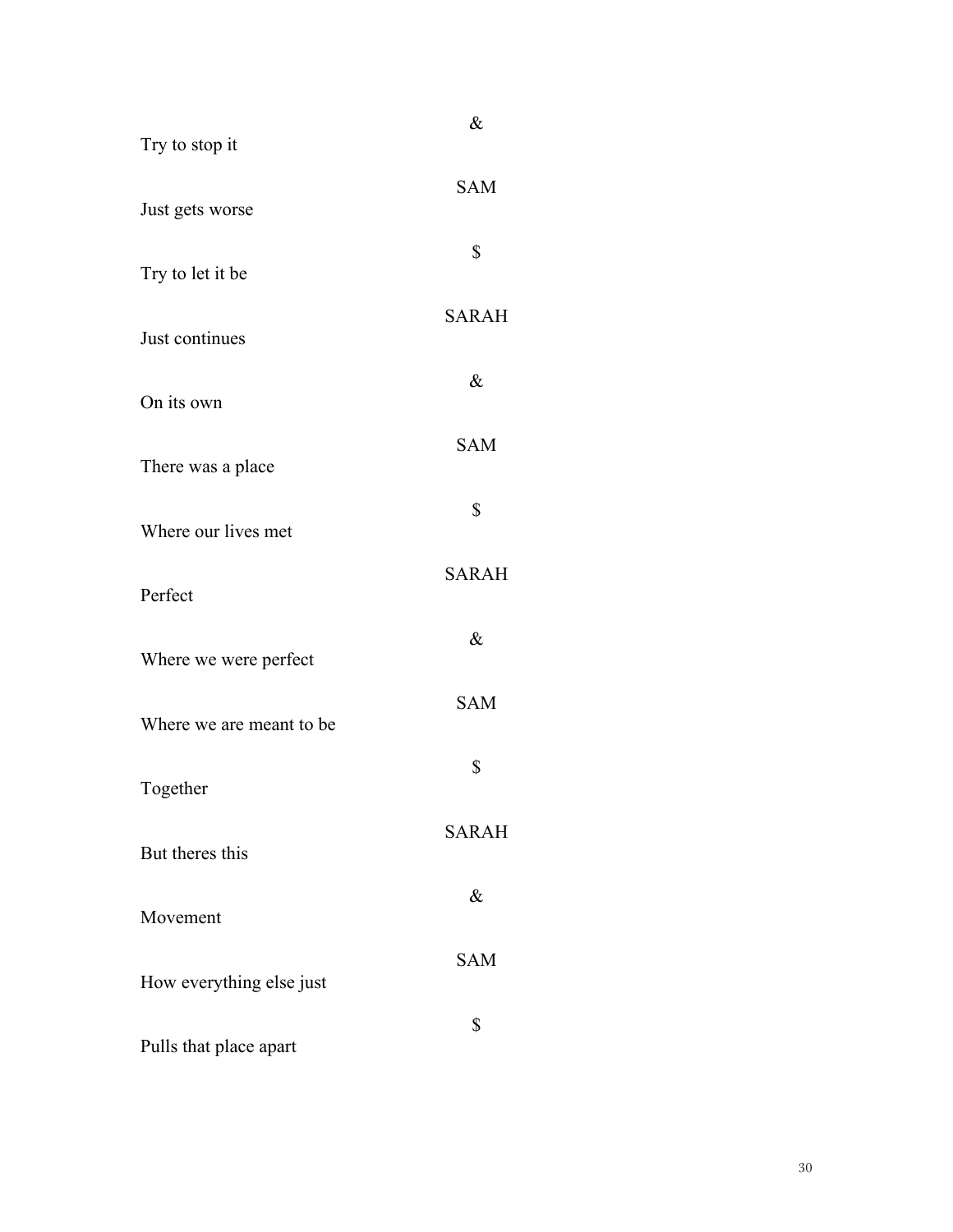| Pulls us away from that place  | <b>SARAH</b> |
|--------------------------------|--------------|
| A perfect quiet place          | &            |
| Because I                      | <b>SAM</b>   |
| Because she                    | \$           |
| Have things to do              | <b>SARAH</b> |
|                                | $\&$         |
| And doing them                 | <b>SAM</b>   |
| Having them                    | \$           |
| Tears us from that place       | <b>SARAH</b> |
| A place of perfection          | &            |
| Where we are not allowed to be | <b>SAM</b>   |
| Because we must live           | \$           |
| Because we have things to do   | <b>SARAH</b> |
| So we can never stay there     | $\&$         |
| Not for long                   | <b>SAM</b>   |
| And it gets shorter            |              |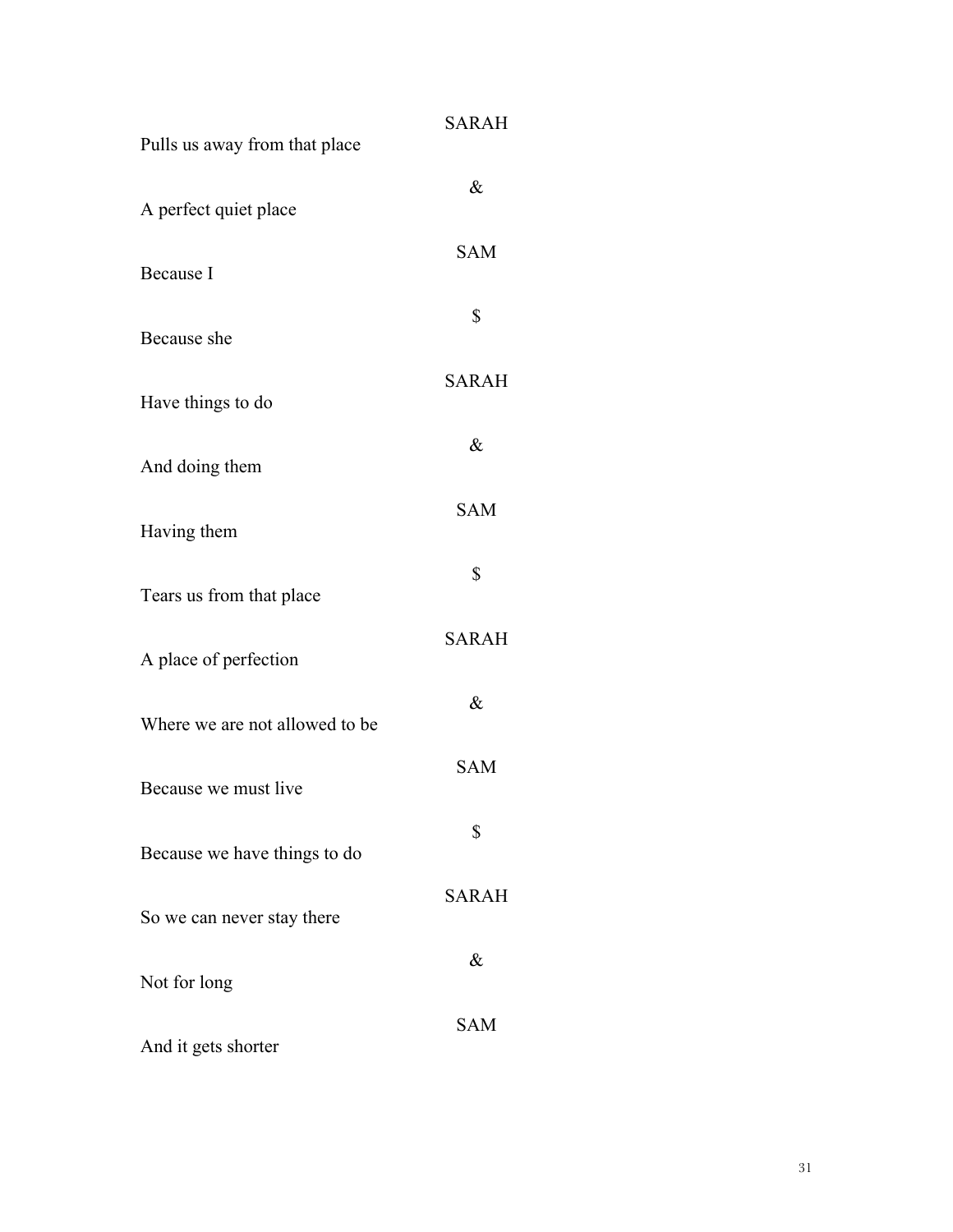| And shorter                      | \$           |             |
|----------------------------------|--------------|-------------|
| And then                         | <b>SARAH</b> |             |
| We just remember it              | $\&$         |             |
| And that movement                | <b>SAM</b>   |             |
|                                  | \$           |             |
| That tearing                     | <b>SARAH</b> |             |
| Wins                             | $\&$         |             |
| But never                        | <b>SAM</b>   |             |
| Never                            |              |             |
| That perfect place               | \$           |             |
| The memory of that perfect place | <b>SARAH</b> |             |
| Never                            | $\&$         |             |
| Never                            | <b>SAM</b>   |             |
| Fades                            | \$           |             |
| N <sub>o</sub>                   | <b>SARAH</b> | (Finishing) |
| We are just in                   | $\&$         |             |
|                                  |              |             |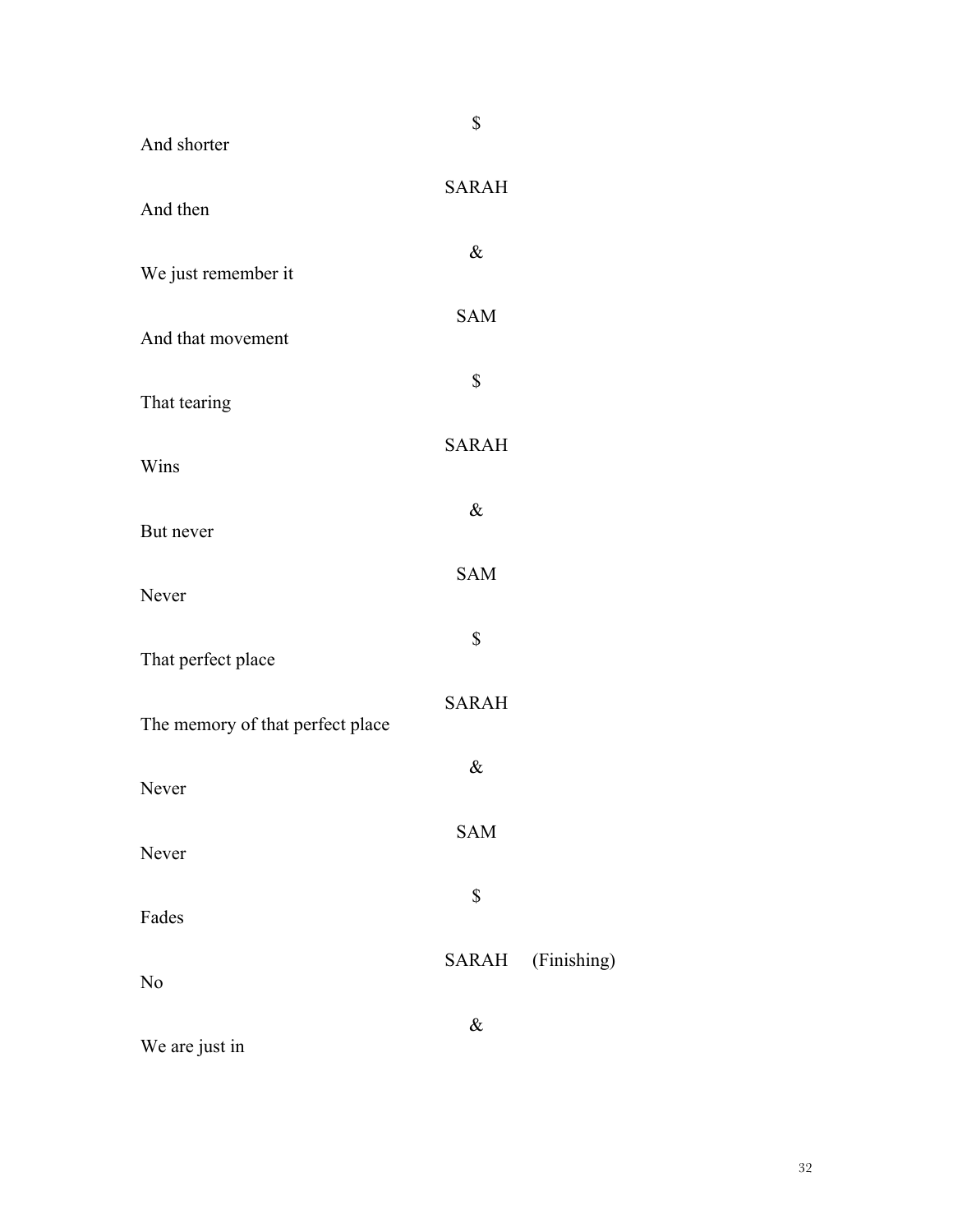Just in the world SAM (Lowering paper) Son \$ Yes SAM Thats heartache And it's not a memory It's the ground beneath your feet & So what happens next SAM (Rising) Next babe Teller Sair SARAH Well hon I enjoyed this I can tell you we I actually Will circulate your face amongst the fortune five Who will yea or nay it Finally And who will drop the appropriate politics upon the esteemed heads of the socalled American people Who will be more than ecstatic To hold you close Pressed against and upon Their fat sweaty asses and overgrown underripe genitalia \$ I told you Open that door Everything will change & We let the world in

\$

\$

We blew it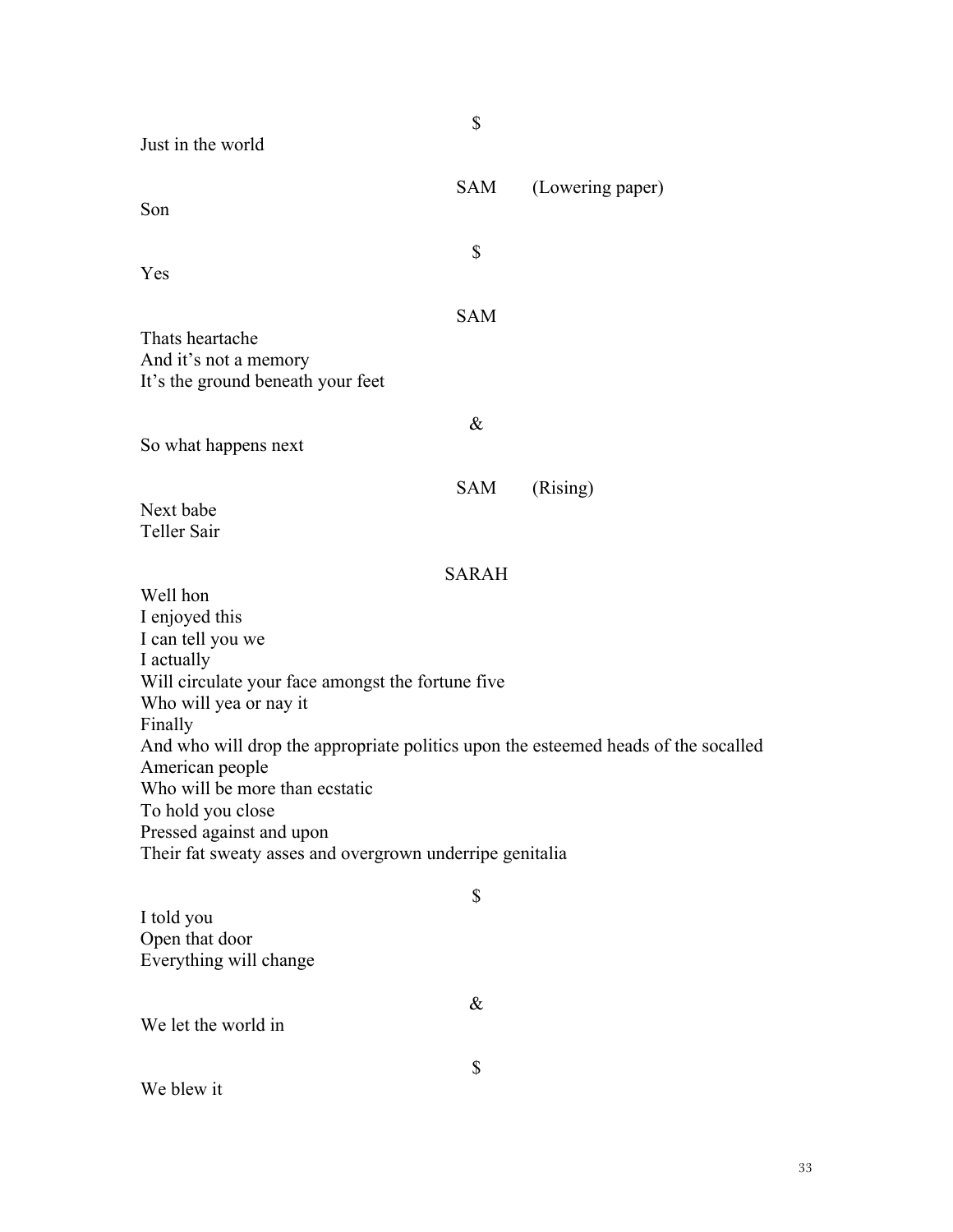# \$ (*cont*)

I Tea TEA TEA TEA ANYONE WANT TEA

I say to her

# (SAM + SARAH bow to floor)

| I am the son of retired doctors                                              | <b>SAM</b>   |  |
|------------------------------------------------------------------------------|--------------|--|
| And I am the daughter of practicing drunks                                   | <b>SARAH</b> |  |
| Thank you sir                                                                | <b>SAM</b>   |  |
| But tea                                                                      | <b>SARAH</b> |  |
| Would not be cared for properly                                              | <b>SAM</b>   |  |
| Here                                                                         | <b>SARAH</b> |  |
|                                                                              | (They rise)  |  |
| What happens next is<br>She gets up from that fatal chair<br>She walks to me | \$           |  |
| She tells me<br>I am going to beat you in your face                          | $\&$         |  |
| Sam steps behind me<br>He holds my hands to my sides                         | \$           |  |
| Yes son<br>I am                                                              | <b>SAM</b>   |  |
|                                                                              | \$           |  |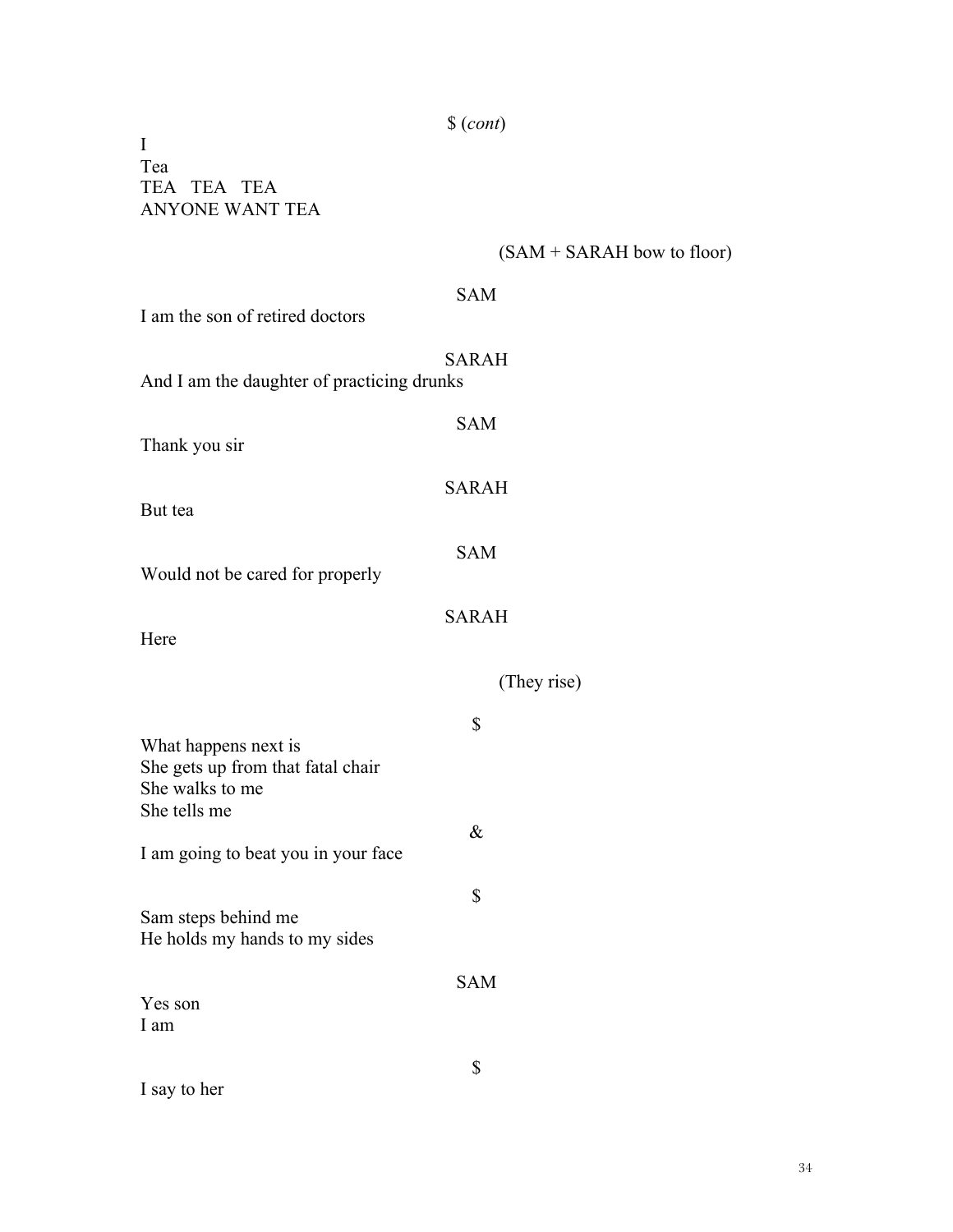| No you wont<br>And then she does                                                                                                                                                | $\$(cont)$                                                              |
|---------------------------------------------------------------------------------------------------------------------------------------------------------------------------------|-------------------------------------------------------------------------|
|                                                                                                                                                                                 | $(\&$ does)                                                             |
| O my god<br>I DO NOT HAVE AN ERECTION                                                                                                                                           |                                                                         |
| Sam                                                                                                                                                                             | <b>SARAH</b>                                                            |
| Yes Sarah                                                                                                                                                                       | <b>SAM</b>                                                              |
| We're makin money here                                                                                                                                                          | <b>SARAH</b>                                                            |
| That is yup<br>That whats goin on                                                                                                                                               | <b>SAM</b>                                                              |
| Now we all gather in a circle<br>A circle but not round<br>Sarah will begin<br>Sarah chews the portrait wholly<br>She will turn to her left<br>And she will pass the picture on | \$                                                                      |
|                                                                                                                                                                                 | (They do, mouth to mouth, not using<br>hands. SARAH, $\&$ , $\$$ , SAM) |
| Sam                                                                                                                                                                             | <b>SARAH</b>                                                            |
| Mmm                                                                                                                                                                             | <b>SAM</b>                                                              |
| You place the portrait at my feet                                                                                                                                               | <b>SARAH</b>                                                            |
|                                                                                                                                                                                 | (He does, bowing, spitting it out)                                      |
| Thank you                                                                                                                                                                       |                                                                         |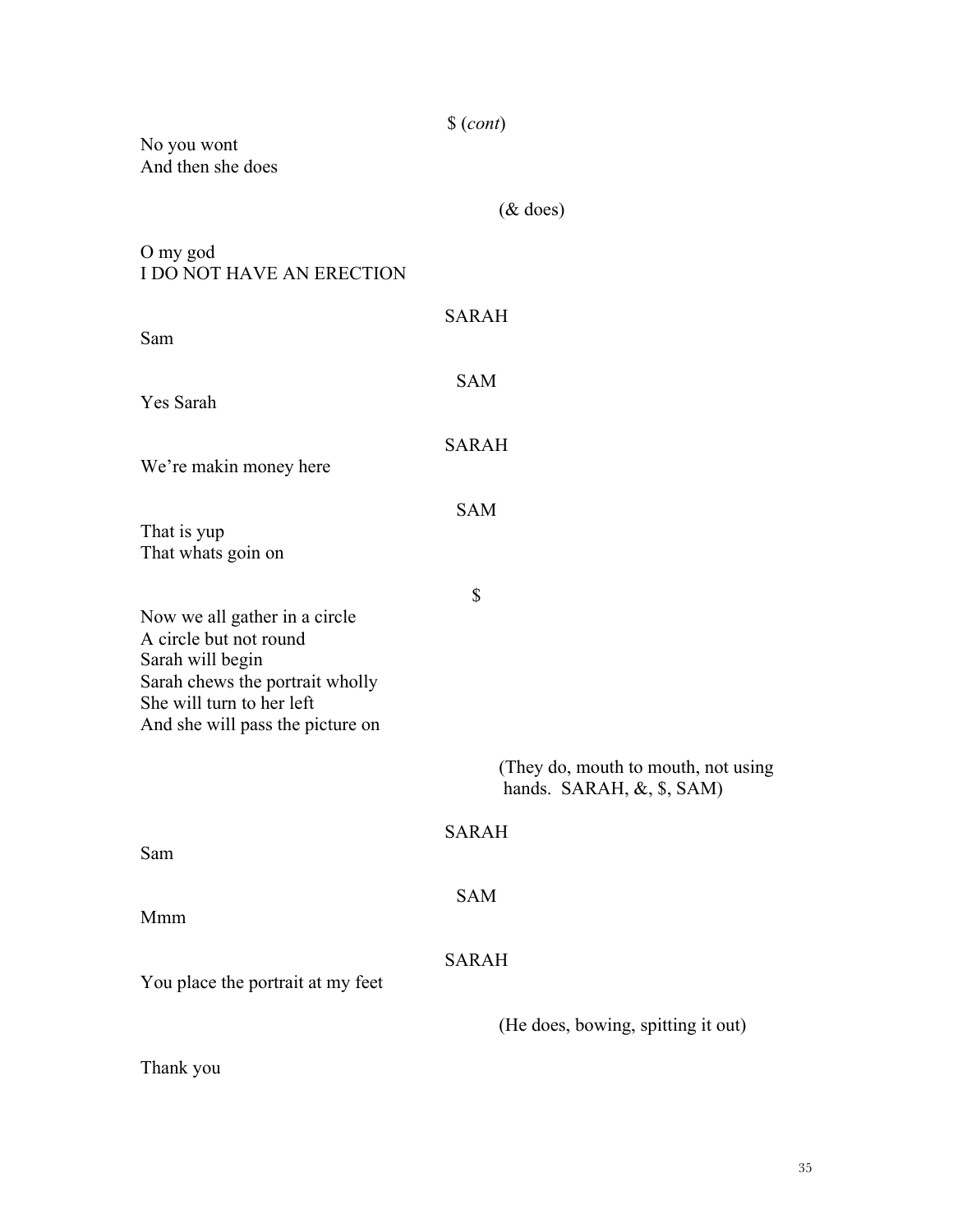# SARAH \$ (Picks up and opens portrait) I didint think they had live people on money SARAH

(He rises, back to his place)

No hon They dont Okay babe Think we're set here This little power plays just about

(Snatches portrait out \$'s hands)

(SAM tosses her his strap-on, she

steps out of hers)

Done

#### SAM

\$

Yup Sair Lets pack it in **Here** 

\$ Sam SAM Yes son \$ What about SAM

What abouter

Sarah

Yes you

I didint know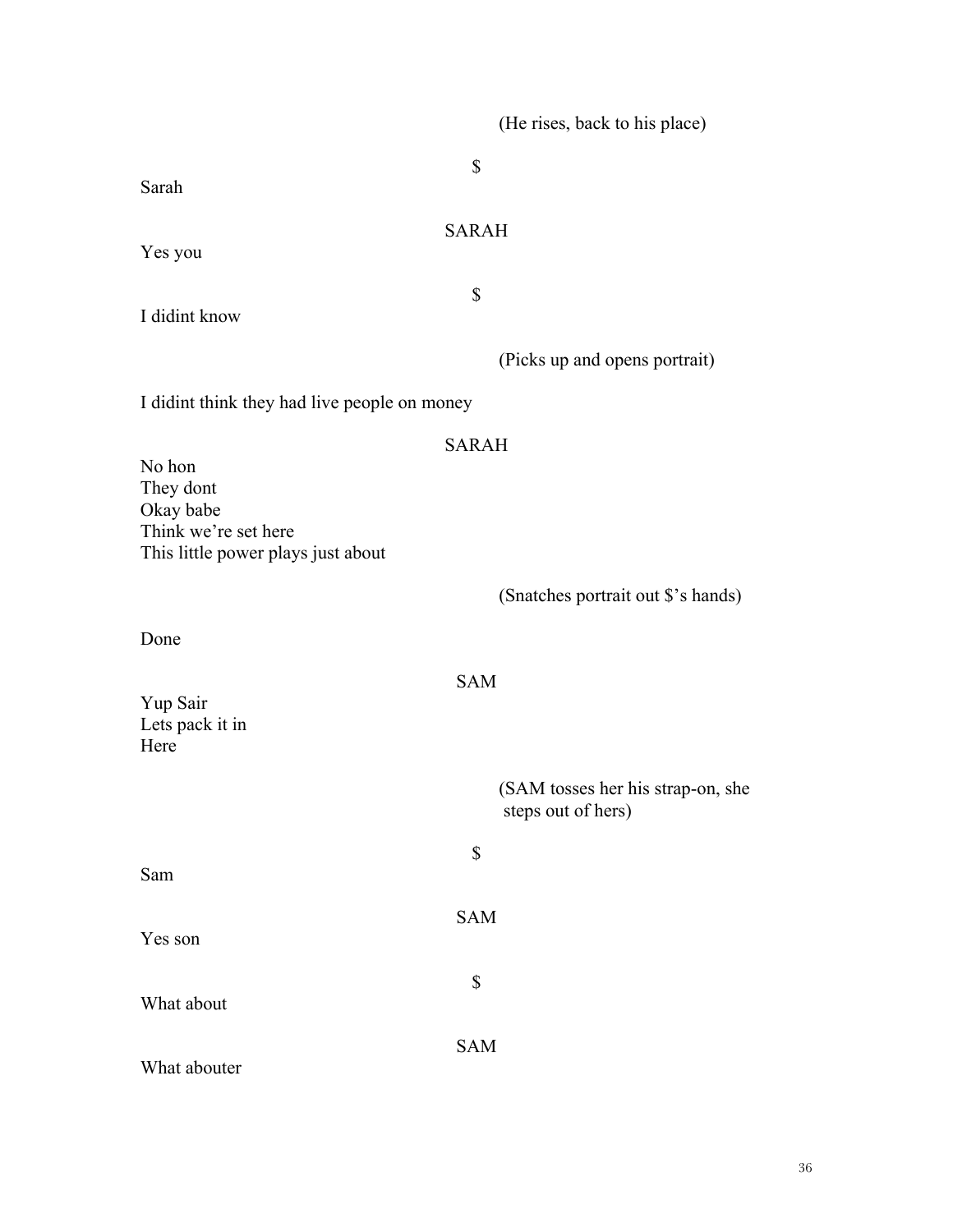| Shes alive                 | \$                         |  |
|----------------------------|----------------------------|--|
| I'm alive                  | $\&$                       |  |
| Thats no problem           | <b>SARAH</b>               |  |
| It'll take care of itself  | <b>SAM</b>                 |  |
| Such a magnificent destiny |                            |  |
| Could not but think        |                            |  |
| Itself                     |                            |  |
| Towards its own            |                            |  |
| Glorious                   |                            |  |
|                            | (Stroking &'s face)        |  |
| End                        |                            |  |
| The distance               |                            |  |
| Between us                 |                            |  |
| Grown                      | (SAM + SARAH begin to move |  |
| Grows                      | backwards towards door)    |  |
| Unbearable                 |                            |  |
| Because we love each other | <b>SARAH</b>               |  |
| Grows and grows            | <b>SAM</b>                 |  |
| We try to close it         |                            |  |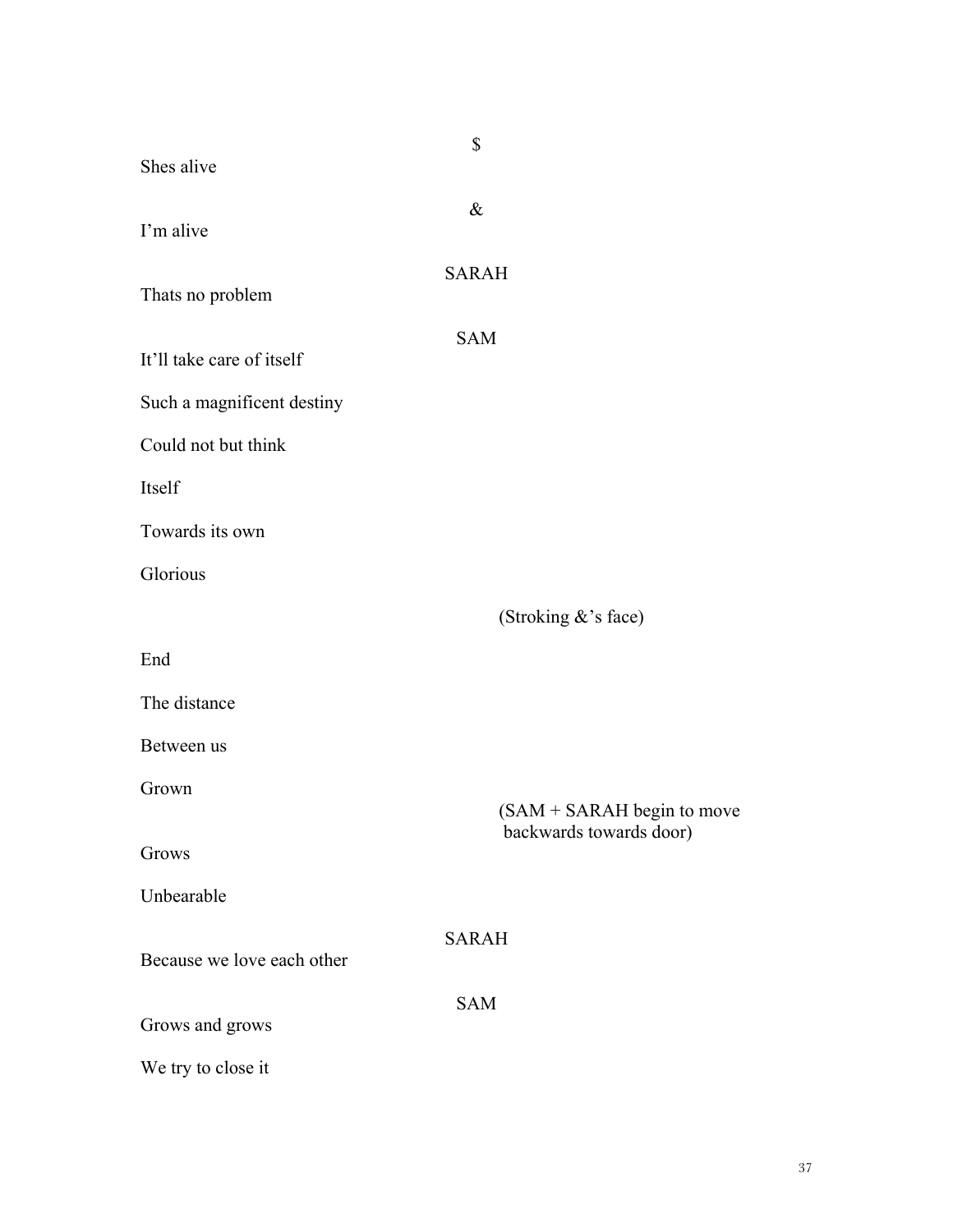|                          | SAM (cont)                                                                                        |
|--------------------------|---------------------------------------------------------------------------------------------------|
| Fill it with our fists   |                                                                                                   |
| Its not working babe     |                                                                                                   |
| You know that            |                                                                                                   |
| And                      | <b>SARAH</b>                                                                                      |
| You know too             | <b>SAM</b>                                                                                        |
| We will see you          |                                                                                                   |
| Very soon                |                                                                                                   |
| You're on the money babe | <b>SARAH</b>                                                                                      |
| And we are so            | <b>SAM</b>                                                                                        |
| So                       | <b>SARAH</b>                                                                                      |
| Happy                    | <b>SAM</b>                                                                                        |
| Happy                    | <b>SARAH</b>                                                                                      |
|                          | (SAM + SARAH backs to door turn in<br>toward each other and out, and closed;<br>Lights down slow) |
| It's almost morning      | &                                                                                                 |
| It's just dusk           | \$                                                                                                |
|                          | (They move to center, fall to knees<br>facing front)                                              |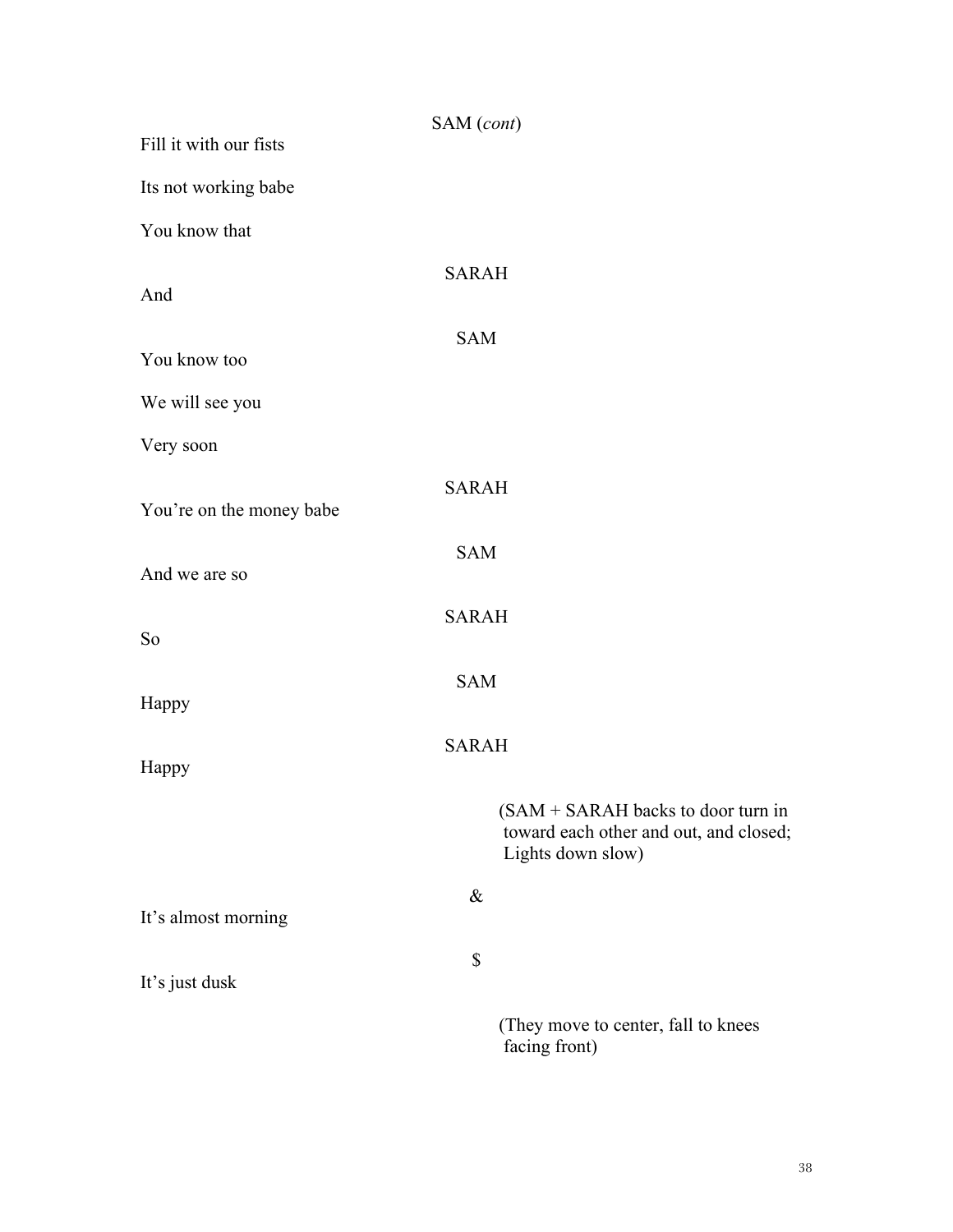| O falling light     | $\&$                                                                                           |
|---------------------|------------------------------------------------------------------------------------------------|
| O fading sound      | \$                                                                                             |
| O stilling movement | $\&$                                                                                           |
| O silencing air     | \$                                                                                             |
| Send us on          | $\&$                                                                                           |
| We love you         | \$                                                                                             |
| Send us forward     | $\&$                                                                                           |
| We love you         | \$                                                                                             |
| Send us             | $\&$                                                                                           |
| We love you         | \$                                                                                             |
| How we are afraid   | $\&$                                                                                           |
| To go               | \$                                                                                             |
|                     | (They turn on knees facing each other,<br>eyes closed, faces very close,<br>whisper in unison) |
| Yisborach           | $\uparrow + \&$                                                                                |

V'yishtabach V'yispo'ar V'yisromam V'yisnaseh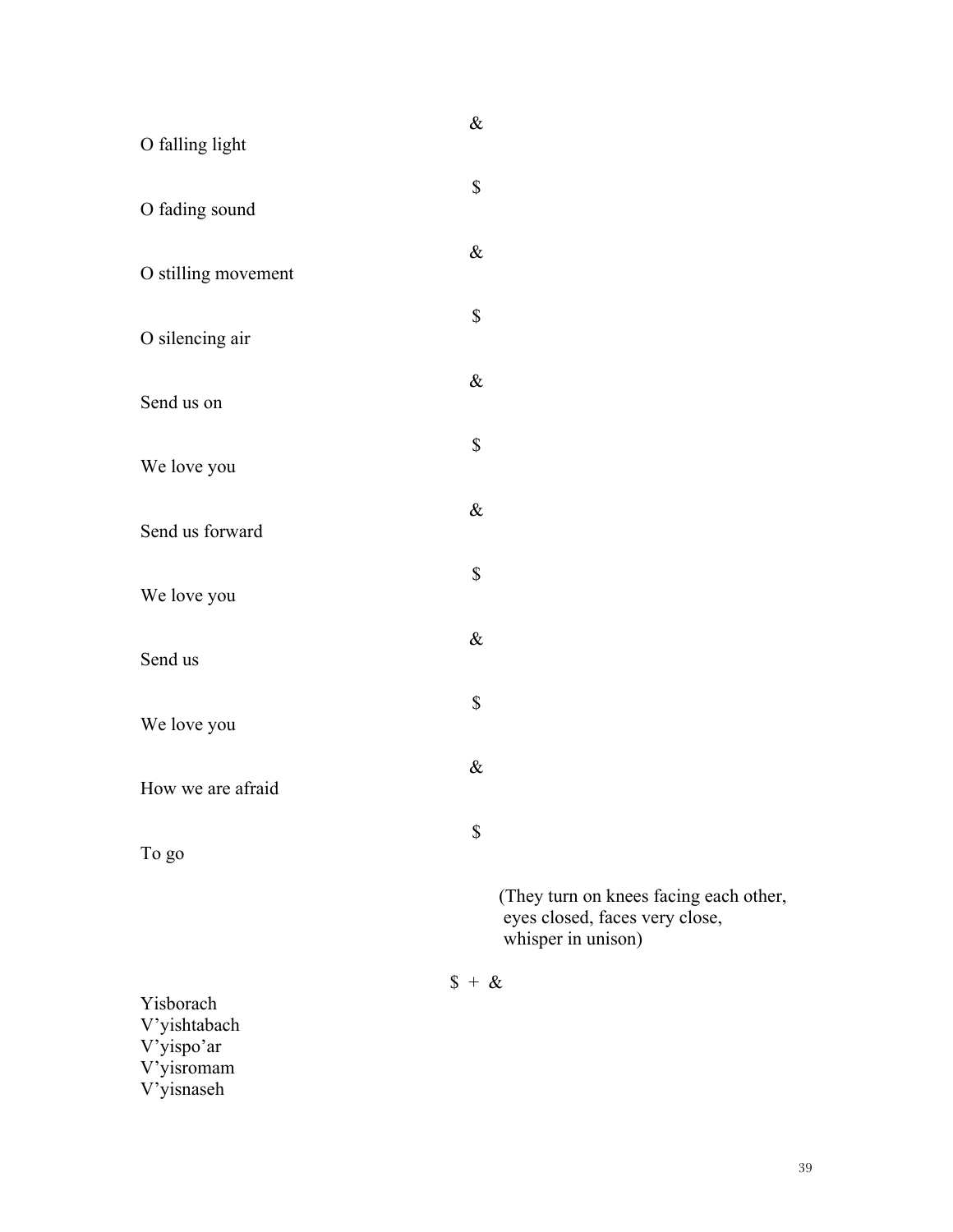|                                                                                                                                                                                                 | $\uparrow + \propto (cont)$ |                                                                                                                                                                     |
|-------------------------------------------------------------------------------------------------------------------------------------------------------------------------------------------------|-----------------------------|---------------------------------------------------------------------------------------------------------------------------------------------------------------------|
| V'yis'hador<br>V'yisa'ley<br>V'yishal'lol<br>Sh'meh d'kud'sho b'rich hu<br>L'elo l'elo<br>Min chol bir'choso<br>V'shiroso<br>Tushb'choso<br>V'nechemoso<br>Da'ami'ron b'olmo<br>V'imru<br>Omain |                             |                                                                                                                                                                     |
|                                                                                                                                                                                                 |                             | (Their eyes open. & lovingly places<br>bruise makeup on \$'s face. Taking<br>turns they kiss each others foreheads)                                                 |
|                                                                                                                                                                                                 | \$                          |                                                                                                                                                                     |
| You're on the money babe                                                                                                                                                                        |                             |                                                                                                                                                                     |
|                                                                                                                                                                                                 |                             | (She rises, puts his boots on, leaves)<br>through door Stage Right)                                                                                                 |
| I dont know should I sleep<br>Or try to wake                                                                                                                                                    |                             |                                                                                                                                                                     |
|                                                                                                                                                                                                 |                             | (He rises, puts his gloves on his feet,<br>picks up light-phone, arrives at mirror;<br>Clicks "on" phone; speaks into light;<br>facing mirror; all stagelights out) |
| To where you brought me                                                                                                                                                                         |                             |                                                                                                                                                                     |
| You                                                                                                                                                                                             |                             |                                                                                                                                                                     |
| How could you have brought me here                                                                                                                                                              |                             |                                                                                                                                                                     |
| Here                                                                                                                                                                                            |                             |                                                                                                                                                                     |
| You                                                                                                                                                                                             |                             |                                                                                                                                                                     |
| You                                                                                                                                                                                             |                             |                                                                                                                                                                     |
| YOU                                                                                                                                                                                             |                             |                                                                                                                                                                     |

## $\oint + \oint_C (c \omega t)$